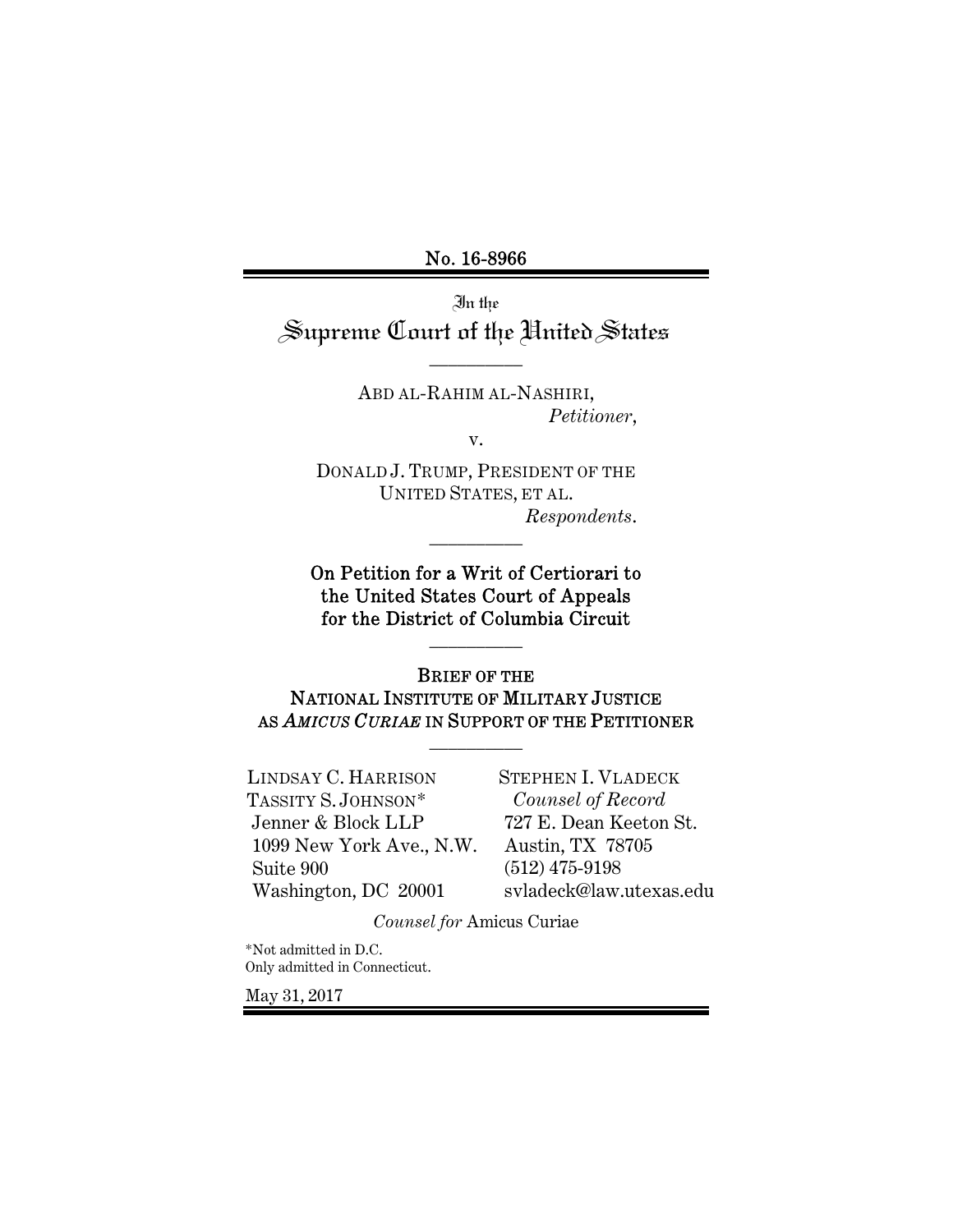# TABLE OF CONTENTS

| $\mathbf{L}$ | <i>Councilman</i> Abstention Should Not<br>Apply to the Guantánamo Military                                                    |  |
|--------------|--------------------------------------------------------------------------------------------------------------------------------|--|
| II.          | Even if it Applies, <i>Councilman</i><br>Abstention Recognizes an Exception for<br>Challenges to the Military's Jurisdiction15 |  |
|              | III. The Court of Appeals' Unjustified<br>Expansion of <i>Councilman</i> Warrants                                              |  |
|              |                                                                                                                                |  |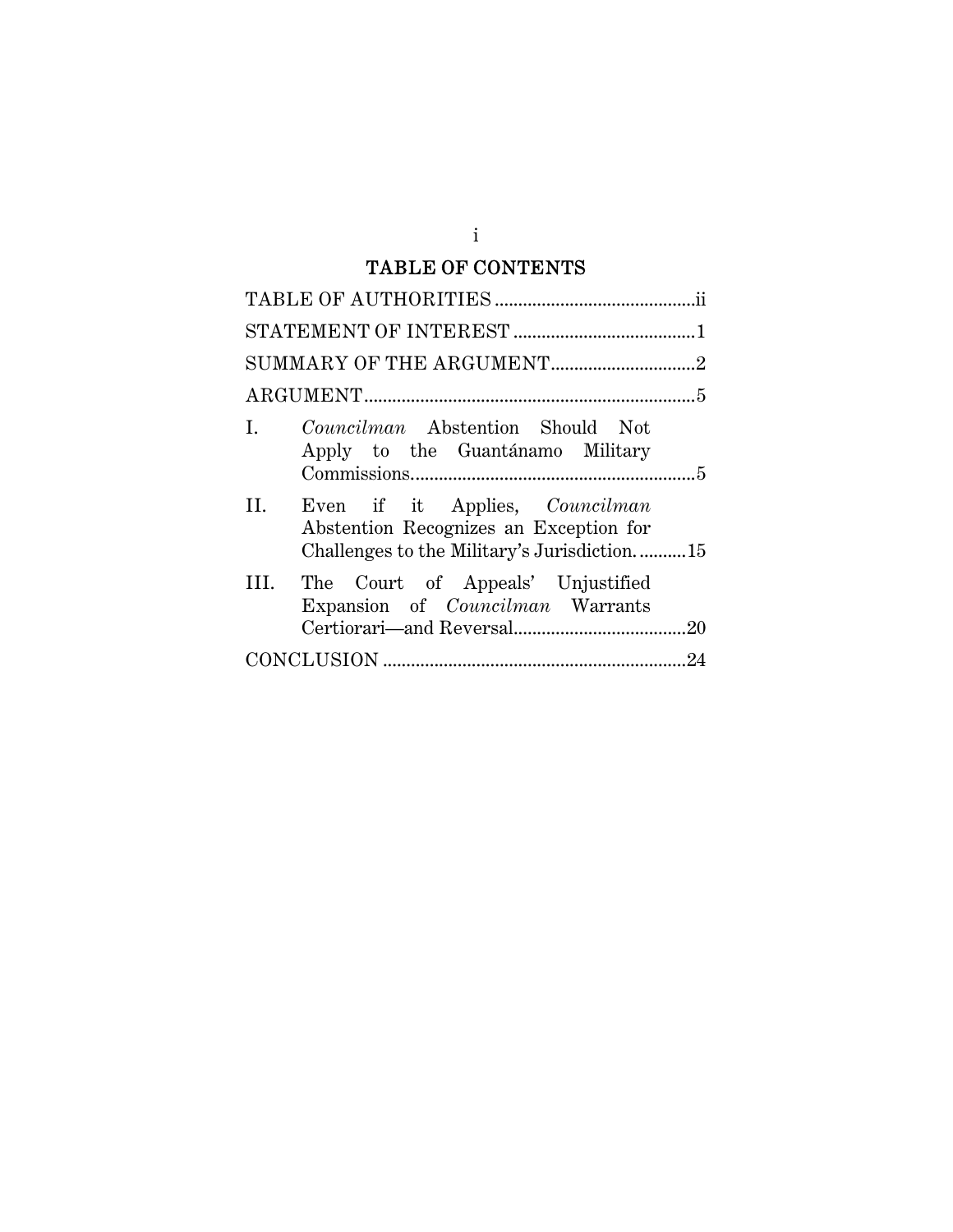# TABLE OF AUTHORITIES

## **CASES**

| Abney v. United States, 431 U.S. 651 (1977) 3                                             |
|-------------------------------------------------------------------------------------------|
| Al Bahlul v. United States, 767 F.3d 1 (D.C.                                              |
| Center for Constitutional Rights v. United<br>States, 72 M.J. 126 (C.A.A.F. 2013)  11     |
| Digital Equipment Corp. v. Desktop Direct,                                                |
| Dynes v. Hoover, 61 U.S. (20 How.) 65 (1857)  17, 19                                      |
|                                                                                           |
| Hamdan v. Rumsfeld, 415 F.3d 33 (D.C. Cir.<br>2005), rev'd on other grounds, 548 U.S. 557 |
| Hamdan v. Rumsfeld, 548 U.S. 557 (2006)passim                                             |
| Kiyemba v. Obama, 555 F.3d 1022 (D.C. Cir.<br>2009), judgment reinstated as amended, 605  |
| Loving v. United States, 517 U.S. 748 (1996) 21                                           |
| McElroy v. United States ex rel. Guagliardo,                                              |
| Midland Asphalt Corp. v. United States, 489                                               |
| Mohawk Industries v. Carpenter, 558 U.S. 100                                              |
| New v. Cohen, 129 F.3d 639 (D.C. Cir. 1997)  6, 15                                        |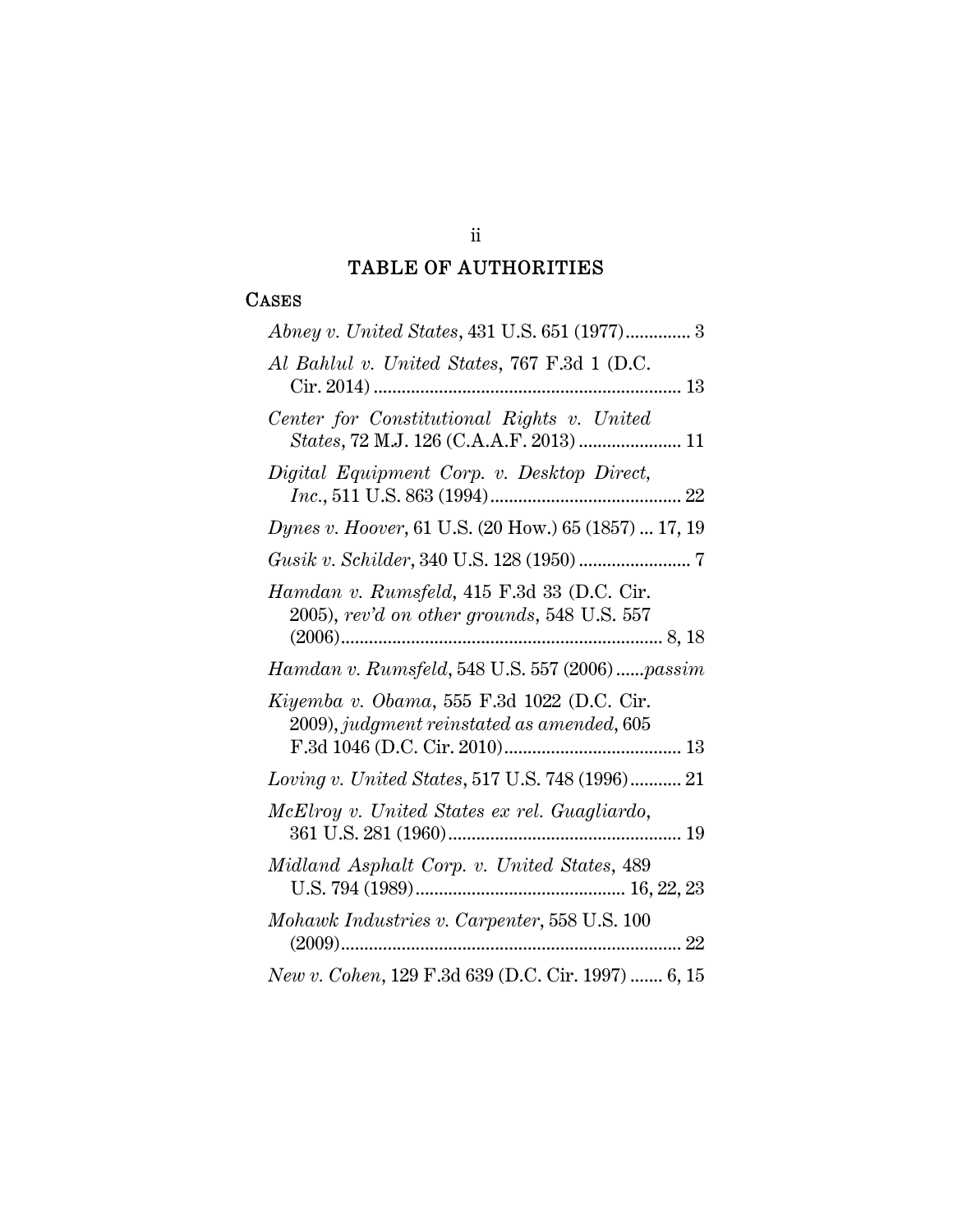| Noyd v. Bond, 395 U.S. 683 (1969)  3, 7, 15                                              |
|------------------------------------------------------------------------------------------|
| O'Callahan v. Parker, 395 U.S. 258 (1969),<br>overruled by Solorio v. United States, 483 |
| Obaydullah v. Obama, 609 F.3d 444 (D.C. Cir.                                             |
| Parisi v. Davidson, 405 U.S. 34 (1972)  19                                               |
|                                                                                          |
| PHH Corp. v. Consumer Financial Protection<br>Bureau, 839 F.3d 1 (D.C. Cir. 2016)  20    |
| Ex parte Quirin, 317 U.S. 1 (1942) 18                                                    |
|                                                                                          |
| Schlesinger v. Councilman, 420 U.S. 738                                                  |
| Solorio v. United States, 483 U.S. 435 (1987)  17                                        |
| United States ex rel. Toth v. Quarles, 350 U.S.                                          |
| United States v. Ali, 71 M.J. 256 (C.A.A.F.                                              |
| United States v. Denedo, 556 U.S. 904 (2009) 11                                          |
| United States v. Gray, 51 M.J. 1 (C.A.A.F.                                               |
| Watada v. Head, 530 F. Supp. 2d 1136 (W.D.                                               |
| In re Yamashita, 327 U.S. 1 (1946)  18                                                   |

iii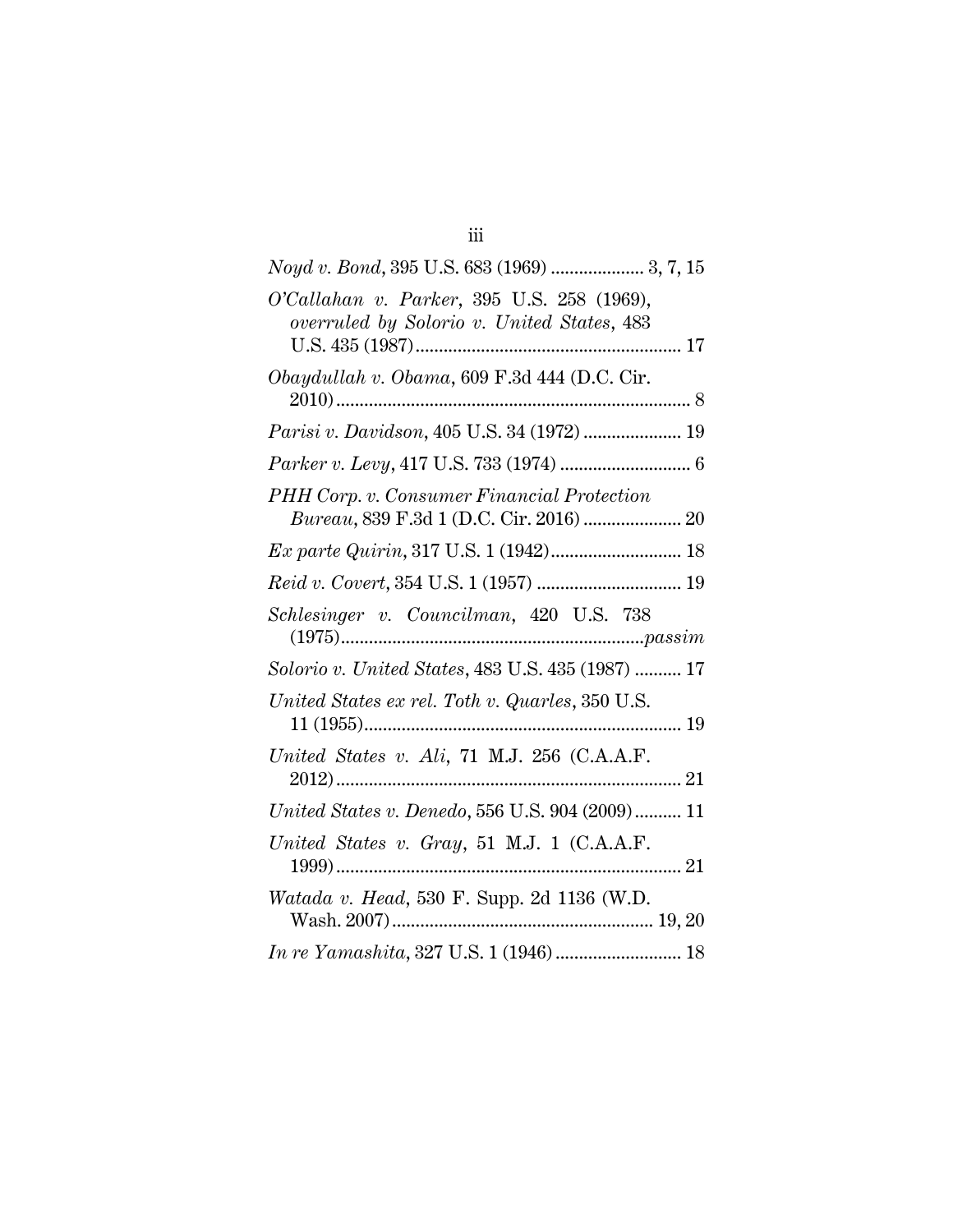### **STATUTES**

| Military Justice Act of 1983, Pub. L. No. 98-                                                    |
|--------------------------------------------------------------------------------------------------|
| Military Commissions Act of 2006, Pub. L. No.<br>109-366, § 3(a)(1), 120 Stat. 2600, 2623-24  12 |
| <b>OTHER AUTHORITIES</b>                                                                         |
| Al Bahlul v. United States, No. 16-1307 (U.S.                                                    |

filed Mar. 28, 2017) .................................................. 16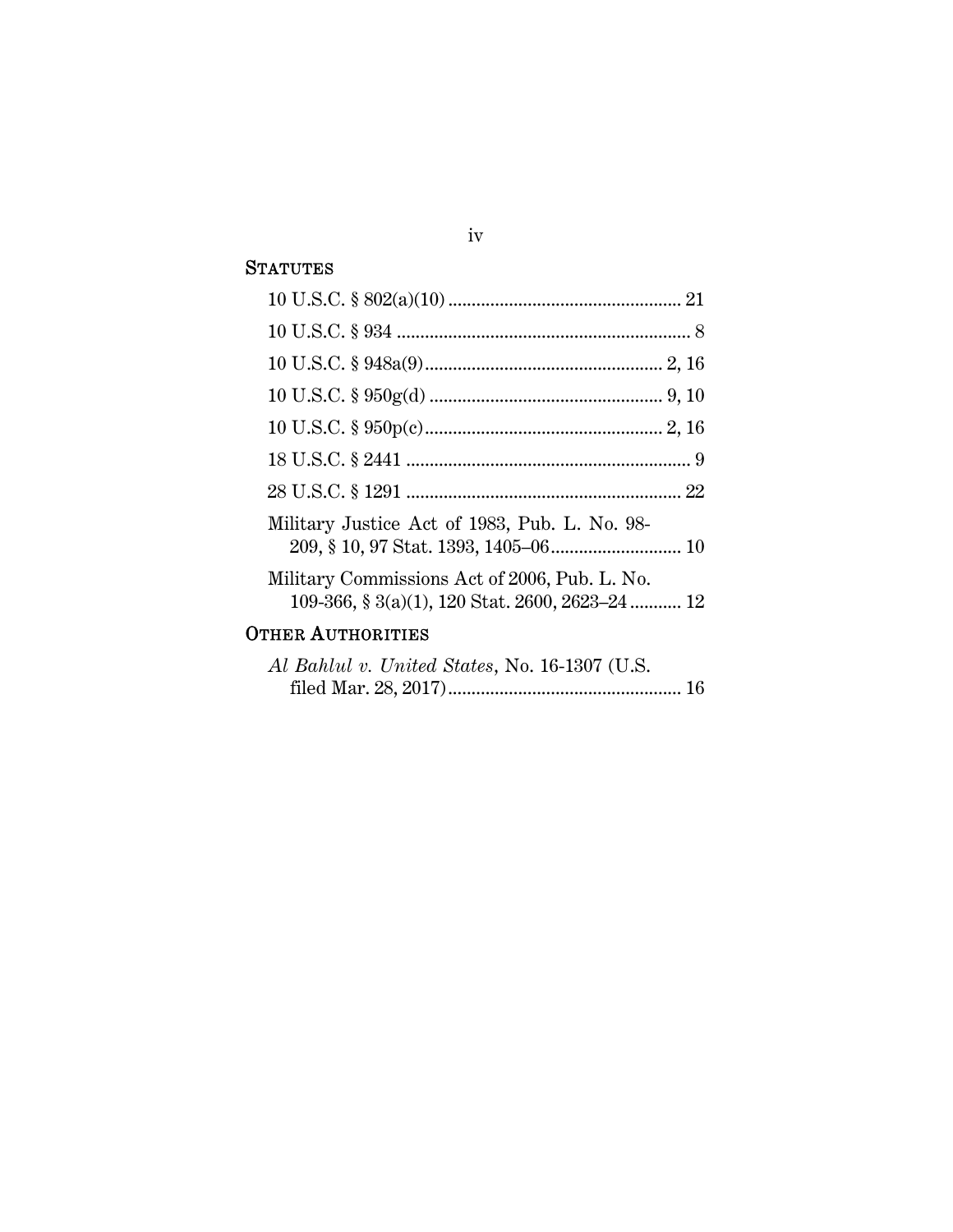#### $\begin{array}{ll}\text{STATEMENT OF INTEREST} \end{array}$

The National Institute of Military Justice (NIMJ) is a District of Columbia nonprofit corporation organized in 1991 to advance the fair administration of military justice and foster improved public understanding of the military justice system. NIMJ's advisory board includes law professors, private practitioners, and other experts in the field, none of whom are on active duty in the military, but nearly all of whom have served as military lawyers—several as flag officers.

NIMJ has appeared regularly as an *amicus curiae* in this Court—in support of the government in *Clinton v. Goldsmith*, 526 U.S. 529 (1999), and in support of the petitioners in *Rasul v. Bush*, 542 U.S. 466 (2004), *Hamdan v. Rumsfeld*, 548 U.S. 557 (2006), and *Boumediene v. Bush*, 553 U.S. 723 (2008). NIMJ has also appeared as an amicus before the Court of Military Commission Review and the D.C. Circuit in numerous cases arising out of the Guantánamo military commissions (including the instant appeal).

Although NIMJ has generally avoided taking a position on the legality of the military commissions established by the Military Commissions Acts of 2006 and 2009 ("MCA"), it is impelled to file this brief because

<sup>&</sup>lt;sup>1</sup> The parties have consented to the filing of this brief. Counsel of record for both parties received notice at least 10 days prior to the due date of *amicus curiae*'s intention to file this brief. No counsel for a party authored this brief in whole or in part, and no counsel for a party (nor a party itself) made a monetary contribution intended to fund the preparation or submission of this brief. No person other than *amicus* or its counsel made a monetary contribution to its preparation or submission.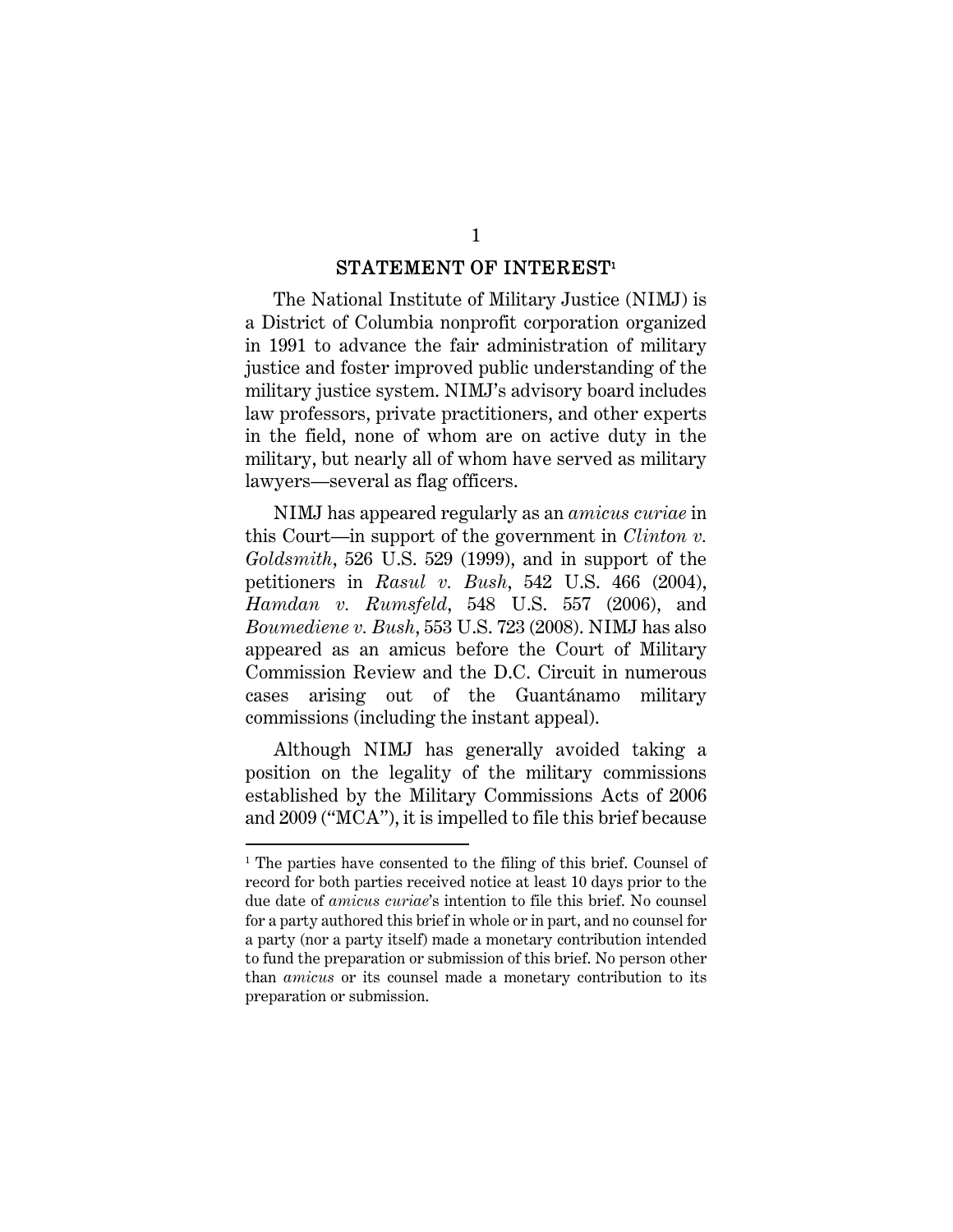of its disagreement with the Court of Appeals' ruling affirming the district court's decision to abstain from deciding the merits of Petitioner's habeas petition under *Schlesinger v. Councilman*, 420 U.S. 738 (1975). *See In re Al-Nashiri* (*Al-Nashiri II*),2 835 F.3d 110 (D.C. Cir. 2016). As *amicus* explains in this brief, there are compelling reasons why, even if *Councilman* abstention could ever properly be invoked with respect to the commissions established by the MCA, it should not apply here. Petitioner's challenge to the statutory and constitutional jurisdiction of the commissions over pre-September 11 offenses—in a capital case, no less—is the precise type of objection to military jurisdiction the resolution of which this Court has consistently and repeatedly declined to leave to military courts in the first instance.

#### SUMMARY OF THE ARGUMENT

Petitioner has been in U.S. custody for 15 years, and has been slated for capital trial before a U.S. military commission for more than half of that time. His principal claim in this case is that the United States lacks the statutory and constitutional authority to subject him to such a trial for conduct that pre-dated the September 11 attacks—a substantial argument, given that the text of the MCA limits the commission's jurisdiction to offenses committed during "hostilities," 10 U.S.C. § 950p(c), which the statute defines as "any conflict subject to the laws of war." *Id*. § 948a(9). In the Court of Appeals' view,

<sup>2</sup> *Amicus* refers to the Court of Appeals' ruling in this case as "*Al-Nashiri II*" to distinguish it from the earlier ruling in Petitioner's case in *In re al-Nashiri* (*Al-Nashiri I*), 791 F.3d 71 (D.C. Cir. 2015).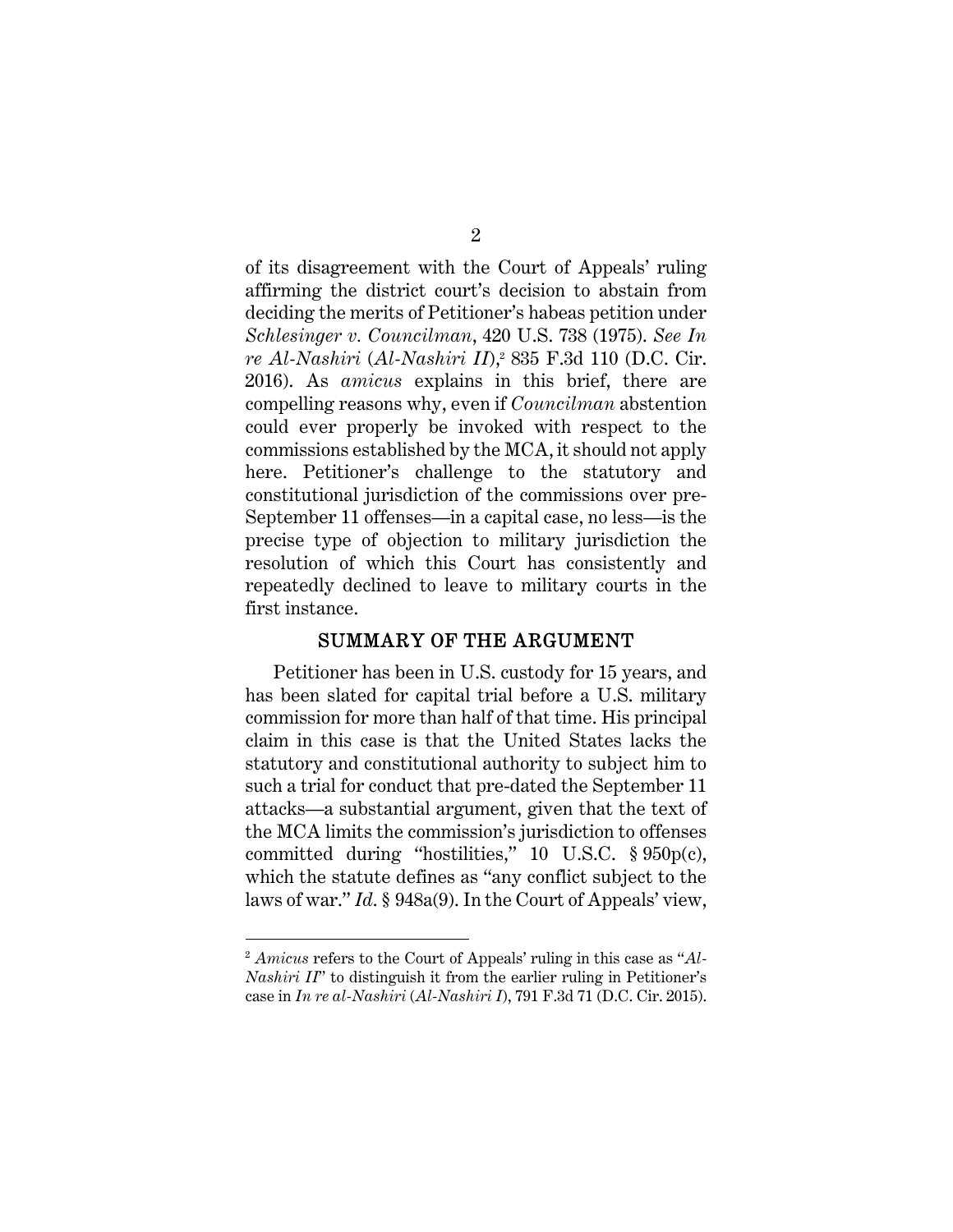this jurisdictional challenge should not be resolved until a post-conviction appeal, which, by some estimates, would not return to the Article III courts until at least 2024. *See Al-Nashiri II*, 835 F.3d at 135.

*Amicus* submits that certiorari is warranted for three reasons: *First*, the Court of Appeals' analysis flies in the face of—and threatens to destabilize—this Court's settled doctrine, which has long recognized the principle that it would be "especially unfair to require exhaustion of military remedies when the complainants raise[] substantial arguments denying the right of the military to try them at all." *Noyd v. Bond*, 395 U.S. 683, 696 n.8 (1969). This is so because, in such circumstances, even an acquittal or a reversal on post-conviction appeal will not fully remedy the injury the Petitioner will sustain from having been subjected to a void (and not just voidable) trial—especially where, as here, a conviction could come with a potential death sentence. *See, e.g.*, *Abney v. United States*, 431 U.S. 651, 659–60 (1977) (noting the inappropriateness of waiting for a post-conviction appeal where the defendant "is contesting the very authority of the Government to hale him into court to face trial *on the charge against him*" (emphasis added)).

*Second*, although the Court of Appeals acknowledged these cases, it still held that abstention is appropriate under *Schlesinger v. Councilman*, 420 U.S. 738 (1975), unless the defendant is claiming that it is his *status* that bars his military trial, rather than a lack of subjectmatter jurisdiction over the offenses with which he has been charged. *See Al-Nashiri II*, 835 F.3d at 134 ("[W]e cannot conclude that the status exception covers *all* nontrivial jurisdictional challenges that a military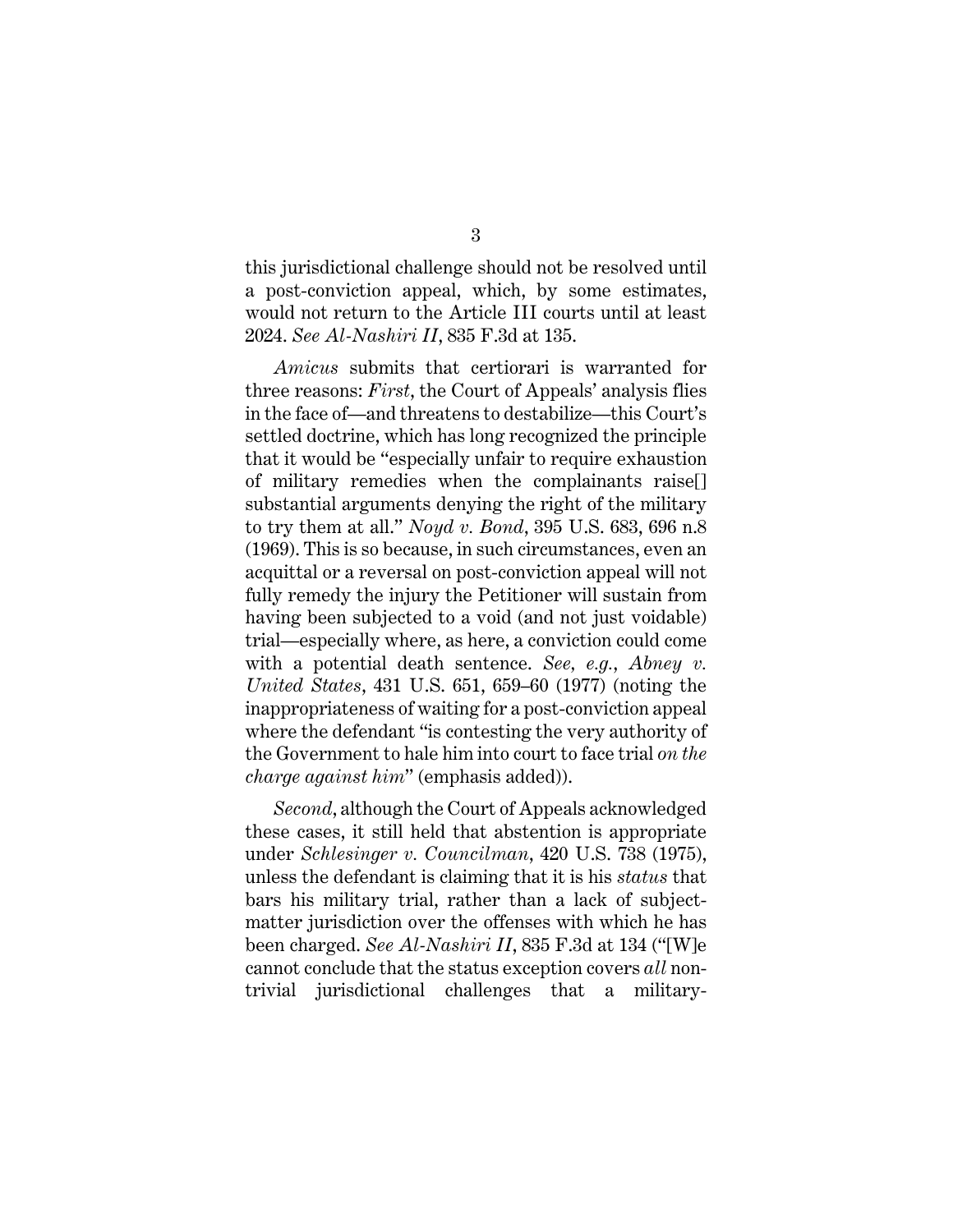commission defendant might raise."). In the process, the Court of Appeals created an artificial and analytically unsustainable distinction between challenges to the military's assertion of jurisdiction over the *offender* and its jurisdiction over the *offense*. And as problematic as such a holding is in the specific context of the Guantánamo military commissions, certiorari (and reversal) is warranted because it could easily create unnecessary doctrinal confusion in other contexts (including the collateral order doctrine), as well.

*Third*, the decision below is more than just doctrinally unsound; it is also decidedly counterproductive. In extending *Councilman* abstention to the Guantánamo military commissions in general and Petitioner's case in particular, the Court of Appeals embraced a view of the deference due to those proceedings that is utterly belied by their track record. More fundamentally, the Court of Appeals' abstention holding does no favor to *either* party—since the government will now (or, at least, some day) have to try Al-Nashiri under a lingering cloud of jurisdictional uncertainty (and, thus, illegitimacy), with the very real specter of a potential appellate reversal for lack of jurisdiction looming over the entire capital proceeding. Nothing in this Court's jurisprudence requires such a potentially massive waste of time, energy, and resources, and common sense militates decisively against it.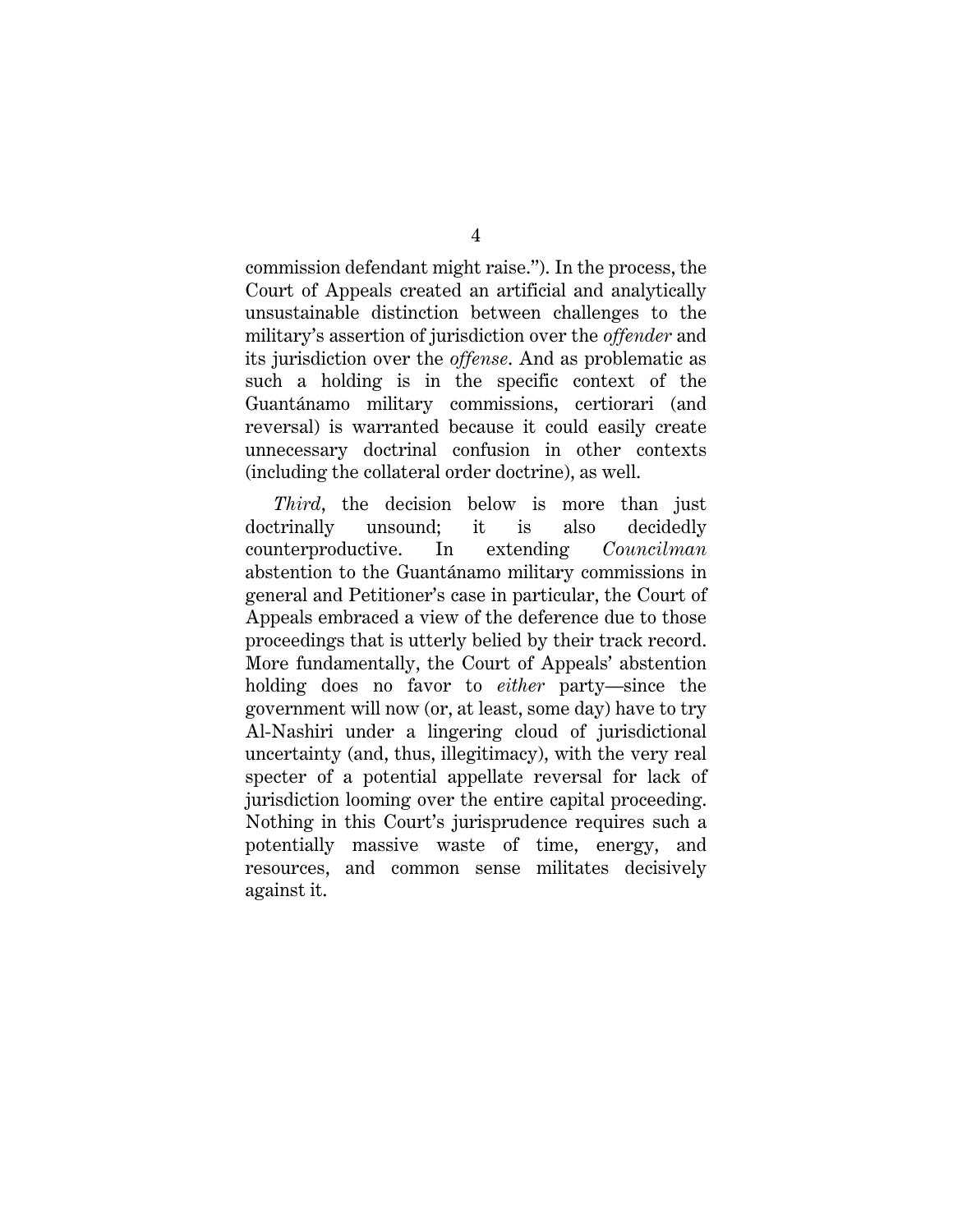#### ARGUMENT

### I. *Councilman* Abstention Should Not Apply to the Guantánamo Military Commissions.

In abstaining from reaching the merits of Petitioner's habeas challenge to the jurisdiction of the Guantánamo military commissions over pre-September 11 offenses, the Court of Appeals relied almost exclusively upon *Councilman* and the abstention doctrine to which that decision has given its name. *See Al-Nashiri II*, 835 F.3d at 131–34. Under *Councilman*, "to abstain [the Court] must be assured of both the *adequacy* of the alternative system in protecting the rights of defendants and the *importance* of the interests served by allowing that system to proceed uninterrupted by federal courts." *Id*. at 121. But despite paying lip service to the questions *Councilman* instructs courts to ask, the Court of Appeals missed their point. The dissenting opinion below already highlighted the basic errors in the majority's analysis. *See id*. at 138–39 (Tatel, J. dissenting). But to understand why those errors are sufficiently significant to warrant this Court's attention, it is helpful to unpack the theory behind—and purpose of—*Councilman* abstention.

As Justice Powell explained in *Councilman*, "when a serviceman charged with crimes by military authorities can show no harm other than that attendant to resolution of his case in the military court system, the federal district courts must refrain from intervention, by way of injunction or otherwise." 420 U.S. at 758. The *Councilman* Court's conclusion to this effect traced its origins to "two considerations of comity that together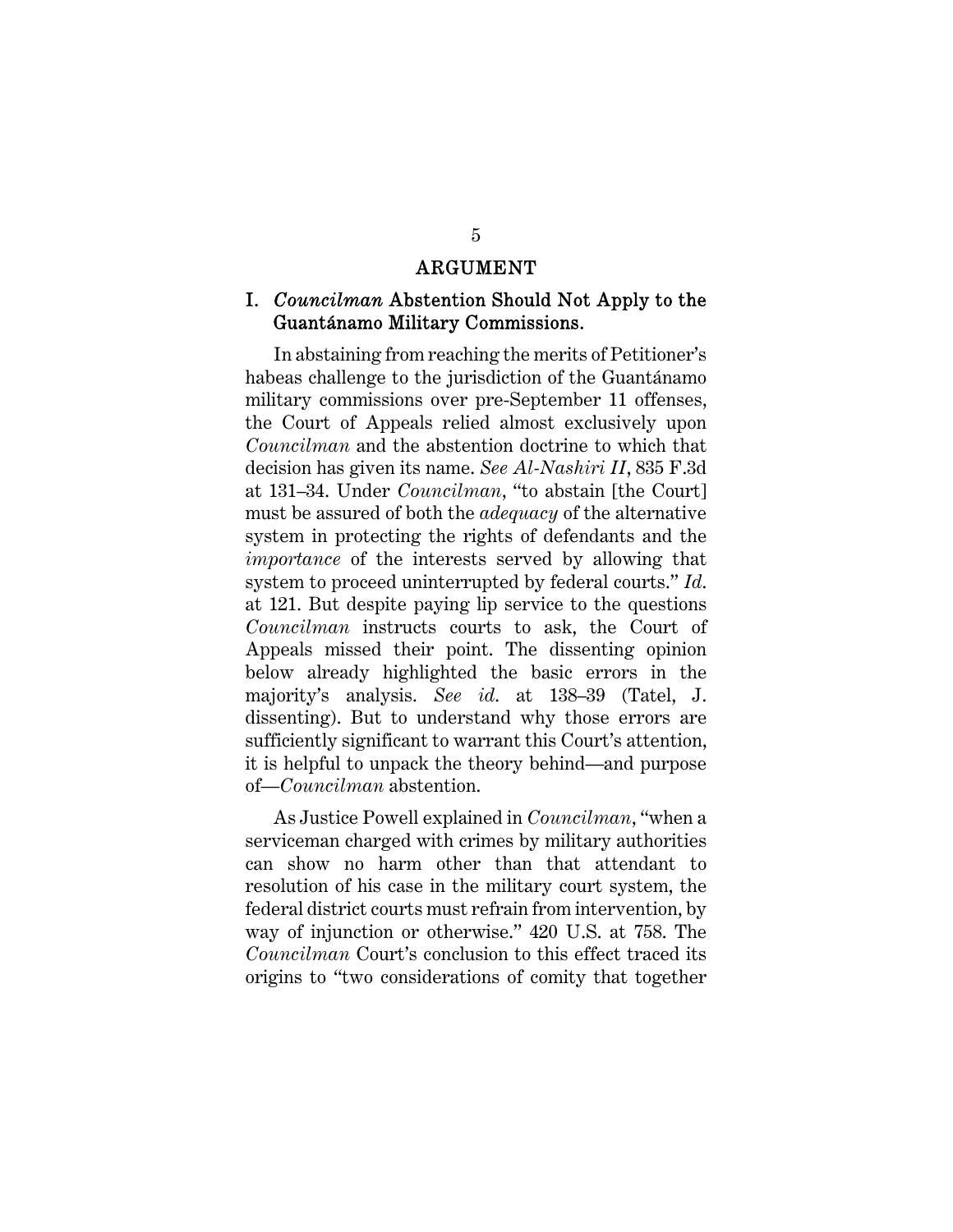favor abstention." *Hamdan v. Rumsfeld*, 548 U.S. 557, 586 (2006).

*First*, "military discipline and, therefore, the efficient operation of the Armed Forces are best served if the military justice system acts without regular interference from civilian courts." *Id.* (citing *Councilman*, 420 U.S. at 752). This was so, *Councilman* explained, because "the military must insist upon a respect for duty and a discipline without counterpart in civilian life. The laws and traditions governing that discipline have a long history; but they are founded on unique military exigencies as powerful now as in the past." *Councilman*, 420 U.S. at 757; *see also Parker v. Levy*, 417 U.S. 733, 743 (1974) ("This Court has long recognized that the military is, by necessity, a specialized society separate from civilian society."); *New v. Cohen*, 129 F.3d 639, 643 (D.C. Cir. 1997) ("[T]he doctrine of comity aids the military judiciary in its task of maintaining order and discipline in the armed services.").

In this regard, *Councilman* was not a bolt from the blue, but rather a formalization of what had already been the courts' practice since Congress enacted the Uniform Code of Military Justice (UCMJ) in 1950. Thus, as the second Justice Harlan explained six years before *Councilman*,

[I]f we were to reach the merits of petitioner's claim for relief pending his military appeal, we would be obliged to interpret extremely technical provisions of the Uniform Code which have no analogs in civilian jurisprudence, and which have not even been fully explored by the Court of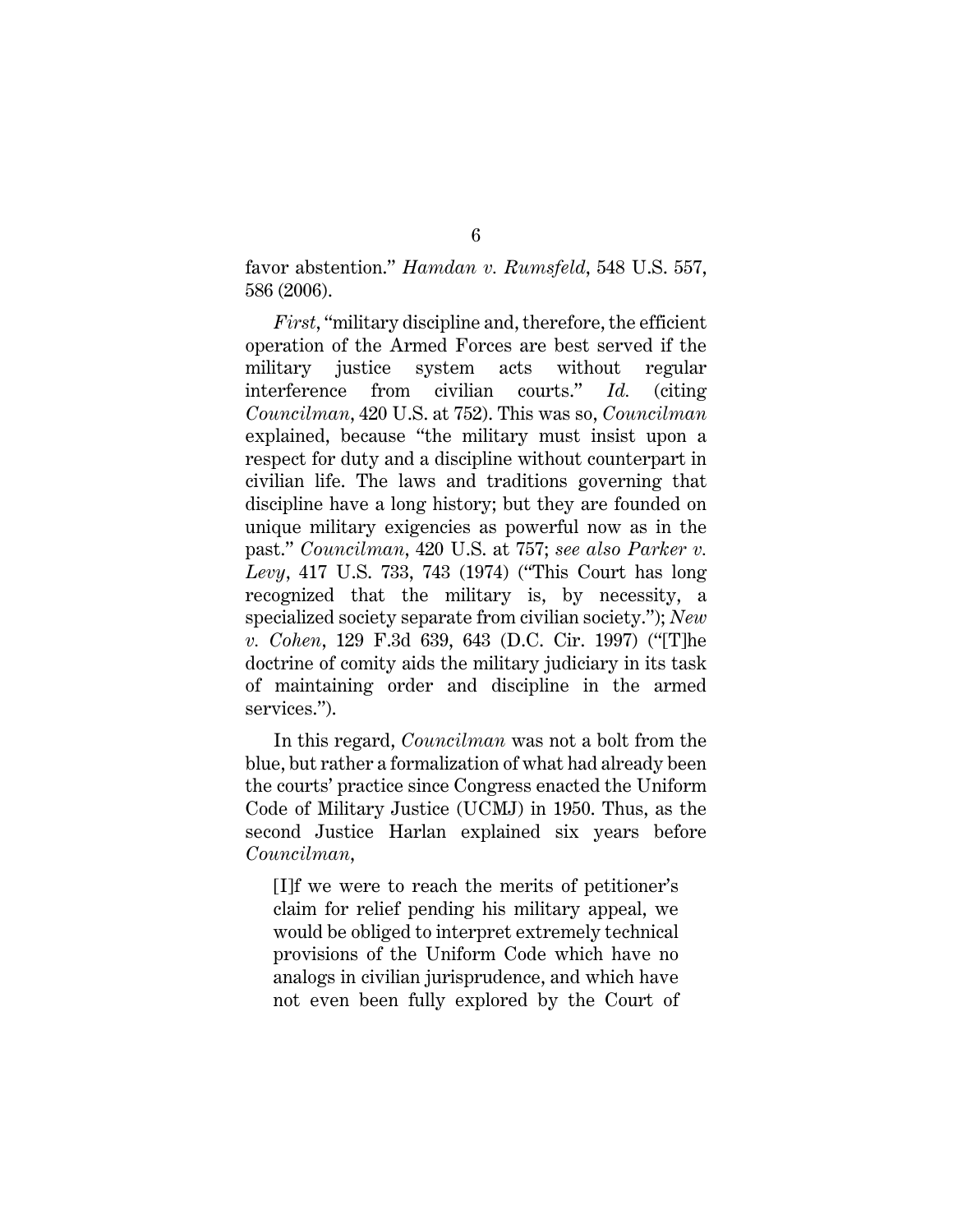Military Appeals itself. There seems little reason to blaze a trail on unfamiliar ground when the highest military court stands ready to consider petitioner's arguments.

*Noyd*, 395 U.S. at 696; *see also Gusik v. Schilder*, 340 U.S. 128, 131–32 (1950) (deriving an exhaustion requirement from the structure of the UCMJ). *Councilman* abstention was therefore justified in part by the substantive separateness of courts-martial.

*Second*, *Councilman* abstention was also justified by the structural independence of courts-martial:

[F]ederal courts should respect the balance that Congress struck between military preparedness and fairness to individual service members when it created "an integrated system of military courts and review procedures, a critical element of which is the Court of Military Appeals consisting of civilian judges completely removed from all military influence or persuasion. . . ."

*Hamdan*, 548 U.S. at 586 (quoting *Councilman*, 420 U.S. at 758) (further internal quotation marks omitted). So construed, "abstention in the face of ongoing courtmartial proceedings is justified by [this Court's] expectation that the military court system established by Congress—with its substantial procedural protections and provision for appellate review by independent civilian judges—'will vindicate servicemen's constitutional rights.'" *Id*. (quoting *Councilman*, 420 U.S. at 758).

Although both principles of comity appeared necessary to the reasoning and result in *Councilman*,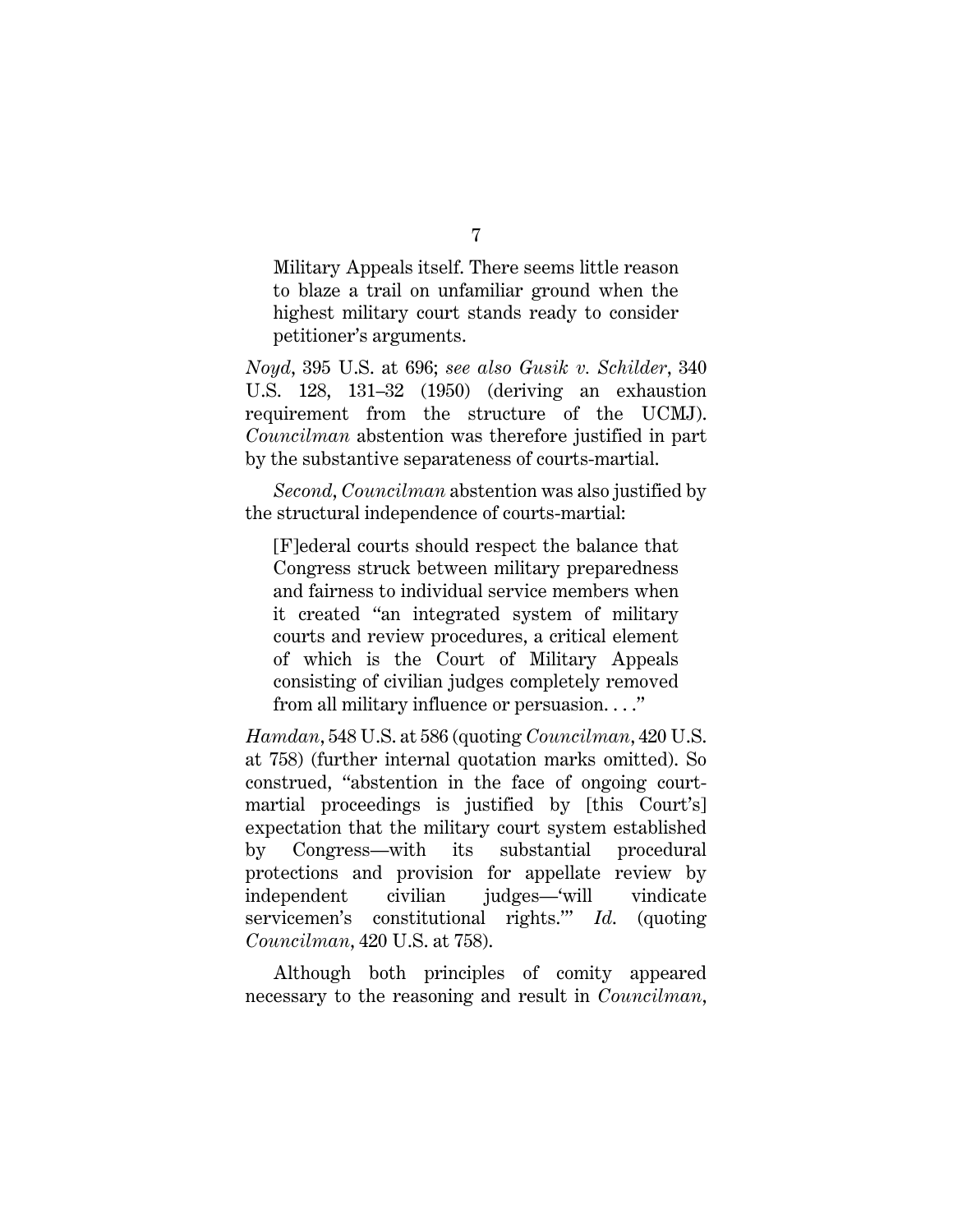neither is implicated by collateral pre-trial review of the Guantánamo military commissions. As in *Hamdan*, the first consideration of comity identified in *Councilman* does not apply here, because Petitioner "is not a member of our Nation's Armed Forces, so concerns about military discipline do not apply." *Hamdan*, 548 U.S. at 587; *see also Obaydullah v. Obama*, 609 F.3d 444, 448 (D.C. Cir. 2010) ("The situation in *Councilman* was, of course, quite different from the one here—the ongoing trial of a member of the Armed Forces before a courtmartial as opposed to the possible future trial of an alien detainee before a military commission."); *Hamdan v. Rumsfeld*, 415 F.3d 33, 36 (D.C. Cir. 2005) ("*Councilman* and *New* hold only that civilian courts should not interfere with ongoing court-martial proceedings against citizen servicemen. The cases have little to tell us about the proceedings of military commissions against alien prisoners."), *rev'd on other grounds*, 548 U.S. 557 (2006).

Although the *Hamdan* Court's analysis of *Councilman*'s first consideration of comity stopped there, this conclusion is buttressed by the nature of the charges against Petitioner here—which, whatever their merits, could hardly be claimed to implicate "good order and discipline," 10 U.S.C. § 934, within the ranks of the U.S. military. *See Al-Nashiri II*, 835 F.3d at 139 (Tatel, J., dissenting) ("[J]udicial consideration of habeas claims related to ongoing military commission proceedings against alien unprivileged enemy belligerents for alleged violations of the laws of war threatens no similar relationship and implicates no similar expertise.").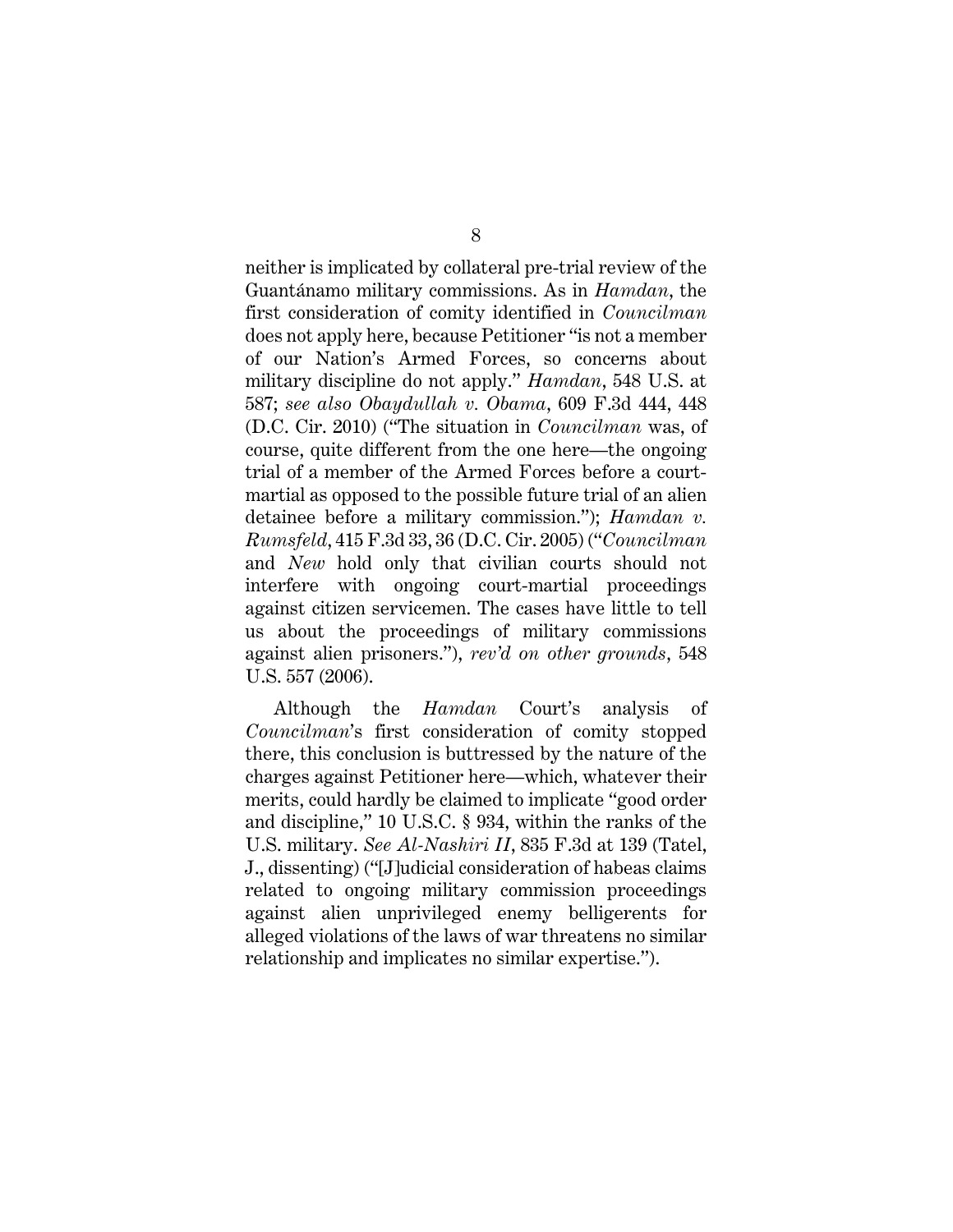And unlike many (if not most) offenses under the UCMJ, there is hardly any argument that the substantive law at issue in Petitioner's case (to say nothing of the merits question at issue here) is uniquely within the purview and expertise of military judges, since Congress has expressly authorized trial of such offenses in civilian courts, as well—through, *inter alia*, the War Crimes Act, 18 U.S.C. § 2441. *See Al-Nashiri II*, 835 F.3d at 139 (Tatel, J., dissenting) ("[M]ilitary commissions are primarily called upon to address questions about the laws of war, a body of international law hardly foreign to federal courts, and questions about the constitutional constraints on military commissions, an area in which Article III courts, *not* military courts, are especially expert." (citations omitted)). Simply put, the Guantánamo military commissions are in no better a position to answer the questions raised by Petitioner than the civilian courts.3

The Court of Appeals nevertheless held that abstention was warranted, focusing primarily on Congress's post-*Hamdan* enactment of the MCA, and how that factored into *Councilman*'s second consideration of comity. *Id.* at 125 ("Heeding the political branches' instruction as to the timing of Article III review qualifies as an 'important countervailing interest'

<sup>3</sup> In addition, and in contrast to the court-martial system, legal rulings by the military commissions are subject to mandatory de novo review by Article III courts. *See* 10 U.S.C. § 950g(d). Thus, even if the legal questions presented in cases like Petitioner's *were* within the substantive expertise of the military judges adjudicating them, their resolution of those questions would receive no deference. *See post* at 10–11.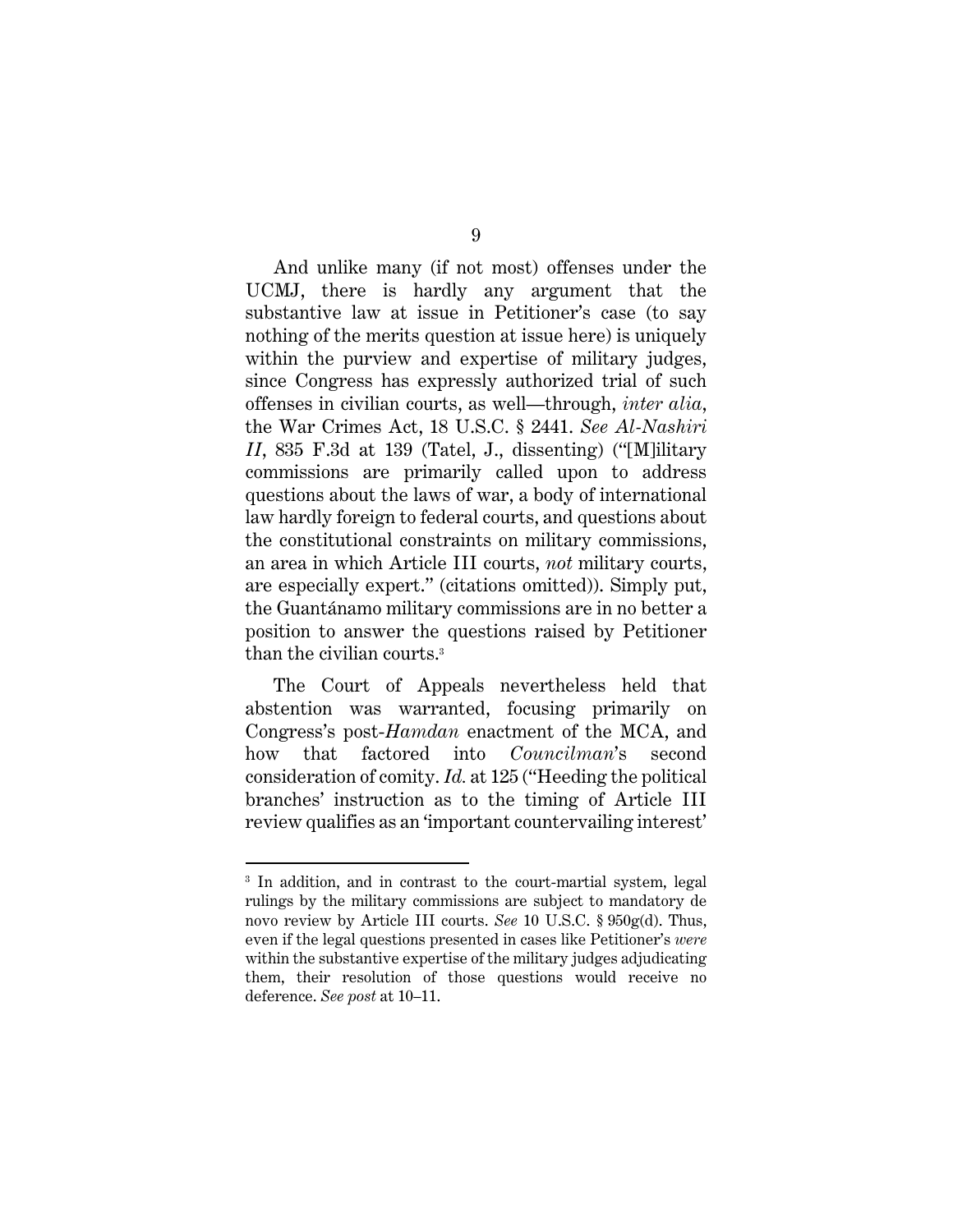warranting abstention, at least where that instruction is based on those branches' assessment of national security needs.").

It was certainly *relevant* in *Hamdan* that, prior to the enactment of the MCA, "the tribunal convened to try Hamdan [was] not part of the integrated system of military courts, complete with independent review panels, that Congress has established." 548 U.S. at 587. But while the Court of Appeals viewed the enactment of the MCA as tilting the scales decisively in *favor* of abstention, there are three powerful reasons why the commissions created by the MCA still do not meet the considerations upon which *Councilman* relied.

*First*, and most importantly, Congress in the MCA gave the D.C. Circuit supervisory (and mandatory) appellate jurisdiction over the commissions—including the power to review all questions of law arising out of military commission findings and sentences on appeal from the Court of Military Commission Review. *See* 10 U.S.C. § 950g(d). In *Councilman*, by contrast, the courtmartial at issue was subject only to direct review by the intermediate Army Court of Criminal Appeals and then the Article I Court of Military Appeals (today, the Court of Appeals for the Armed Forces, or CAAF), and *not* the Supreme Court.4

<sup>4</sup> Congress did not invest this Court with appellate jurisdiction over CAAF until eight years after *Councilman* was decided. *See*  Military Justice Act of 1983, Pub. L. No. 98-209, § 10, 97 Stat. 1393, 1405–06 (codified as amended at 10 U.S.C. § 867a, 28 U.S.C. § 1259). Even today, that jurisdiction does not extend to all—or even most—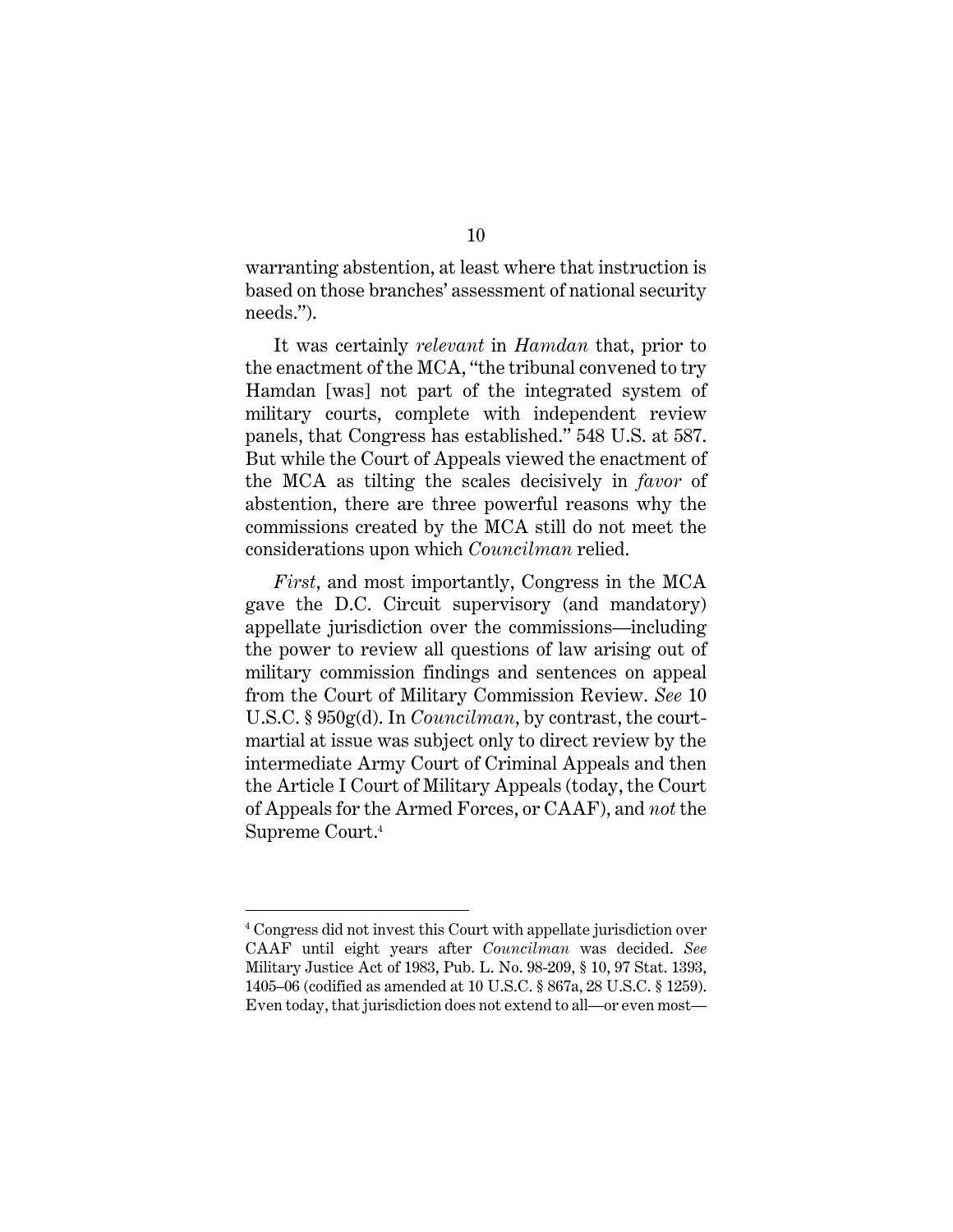Thus, the civilian courts in *Councilman* were abstaining in favor of the hermetically separate trial and appellate structure that Congress had created expressly to preside over military appeals—a structure in which collateral challenges were the only avenue for judicial review outside the military justice system. *See* 420 U.S. at 746 ("Nor has Congress conferred on any Art. III court jurisdiction directly to review court-martial determinations. The valid, final judgments of military courts, like those of any court of competent jurisdiction not subject to direct review for errors of fact or law, have res judicata effect and preclude further litigation of the merits.").

Here, Congress did not make the military commissions *separate* from the civilian courts, but rather directly subservient thereto, in conscious and intentional distinction from courts-martial. Insofar as the commissions are therefore bound by the D.C. Circuit's case law, abstention would not accomplish anything, since the commission and the CMCR are both ultimately answerable to the same authority as the district court—the D.C. Circuit, reviewing questions of law de novo. Otherwise, abstention would have the effect of requiring the D.C. Circuit to defer to its own inferior courts.

Accordingly, although a lower Article III court's legal analysis may not bind a court-martial, *see, e.g.*, *Ctr. for Const. Rights v. United States*, 72 M.J. 126, 132 (C.A.A.F. 2013) (Baker, C.J., dissenting), there is no

courts-martial. *See United States v. Denedo*, 556 U.S. 904, 909–10 (2009).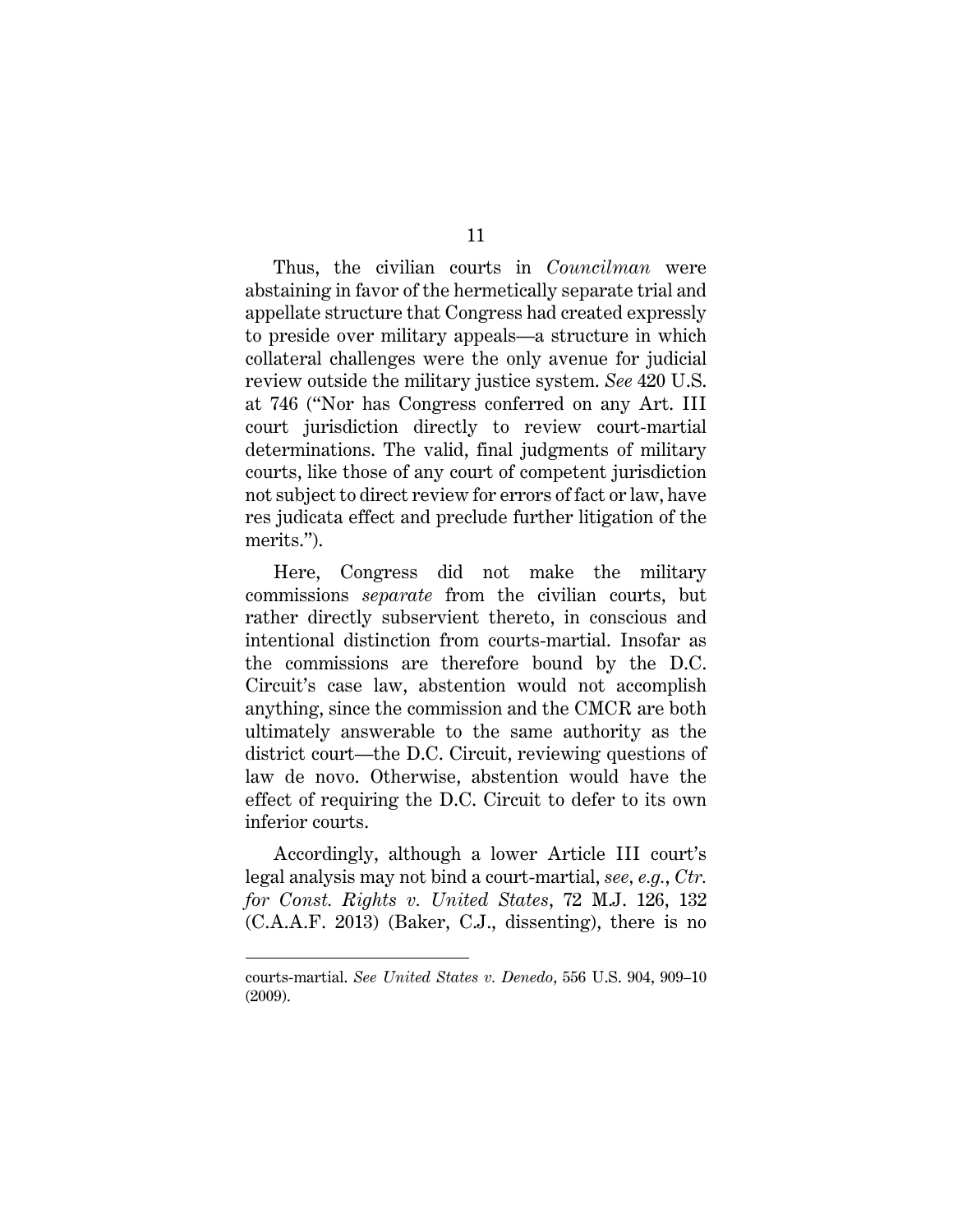danger of inconsistent judgments under the MCA. By providing the D.C. Circuit with supervisory authority over the commissions, Congress expressly provided that that court's resolution of Petitioner's claims (through whatever vehicle) will bind the Guantánamo proceedings.

*Second*, the Court of Appeals also pointed to the MCA as proof that, "[b]y providing for direct Article III review of Al-Nashiri's jurisdictional challenge on appeal from any conviction in the military system, Congress and the President *implicitly* instructed that judicial review should not take place before that system has completed its work." *Al-Nashiri II*, 835 F.3d at 124 (emphasis added). This analysis completely overlooks the fact that "Congress and the President" in the 2009 revision to the MCA excised from the 2006 MCA a provision that *expressly* so instructed the courts by stripping federal jurisdiction over collateral challenges to military commissions.5 As between a general

<sup>5</sup> As enacted in the 2006 MCA, 10 U.S.C. § 950j(b) provided that:

Except as otherwise provided in this chapter and notwithstanding any other provision of law (including section 2241 of title 28 or any other habeas corpus provision), no court, justice, or judge shall have jurisdiction to hear or consider any claim or cause of action. . . relating to the prosecution, trial, or judgment of a military commission under this chapter, including challenges to the lawfulness of procedures of military commissions under this chapter.

Military Commissions Act of 2006, Pub. L. No. 109-366, § 3(a)(1), 120 Stat. 2600, 2623–24 (formerly codified at 10 U.S.C. § 950j(b)). When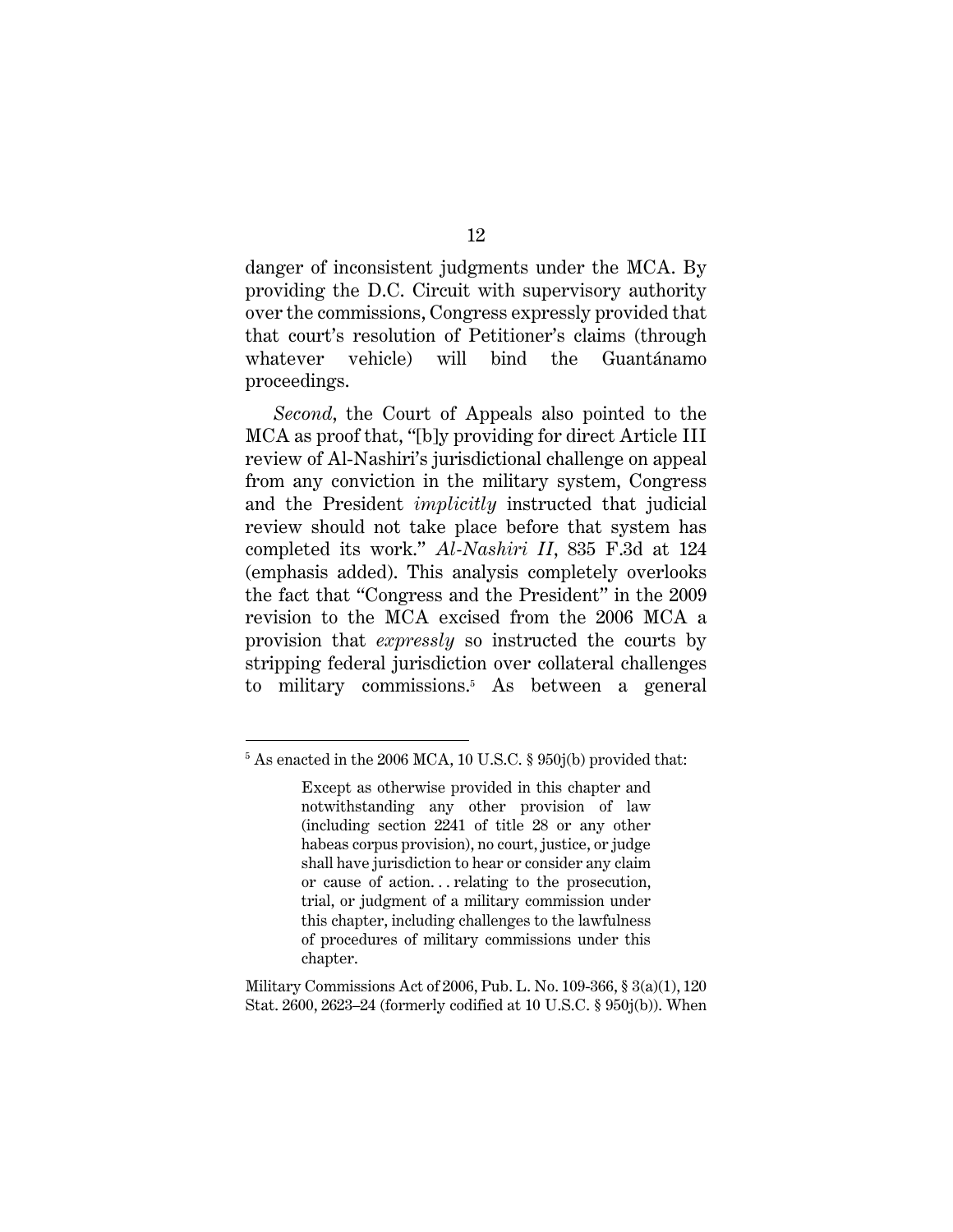provision authorizing post-conviction appeals and the repeal of a specific provision barring collateral pre-trial challenges, the latter certainly seems far more probative of the political branches' intent with respect to the timing of judicial review.

*Third*, separate from the unique structure of the MCA, there are serious questions about how well Congress in the MCA struck a "balance . . . between military preparedness and fairness." *Hamdan*, 548 U.S. at 586. Among other things, it remains unclear whether and to what extent the Bill of Rights even applies to defendants in the military commissions, *cf*. *Kiyemba v. Obama*, 555 F.3d 1022, 1026-27 (D.C. Cir. 2009) (holding that the Due Process Clause does not apply to Guantánamo detainees), *judgment reinstated as amended by* 605 F.3d 1046 (D.C. Cir. 2010) (per curiam). And the D.C. Circuit, sitting en banc, has unanimously held that military commission convictions for material support and solicitation—which were unanimously upheld under de novo review by nearly a dozen trial and appellate judges within the military commission system—could not be sustained against an Ex Post Facto Clause challenge *even* under the highly deferential "plain error" standard. *See Al Bahlul v. United States*, 767 F.3d 1, 27–31 (D.C. Cir. 2014) (en banc).

Notably, in rejecting this argument below, the Court of Appeals did not defend the track record of the commissions or express confidence that the commissions *are* in a position to vindicate adequately the rights of

Congress in 2009 replaced the 2006 version with a substitute, this provision was omitted.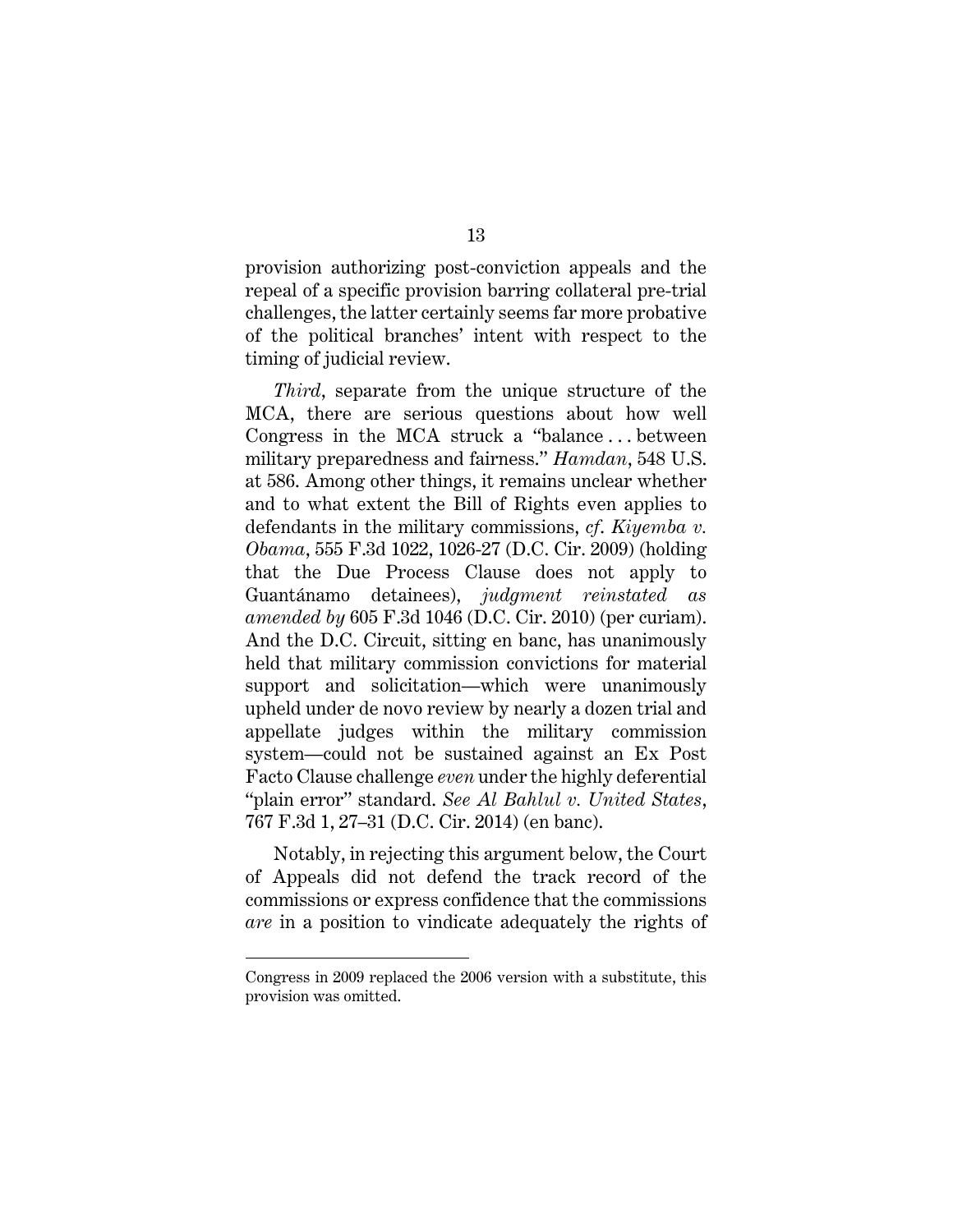defendants before them. It simply asserted that respect is due to *Congress*'s decision to create the military commissions, and that the commissions' track record is irrelevant to the abstention question unless it can be demonstrated that the underlying "scheme [is] unlawful or will prevent Al-Nashiri from fully defending himself." *Al-Nashiri II*, 835 F.3d at 123.

This Court has never suggested that the bar for deferring to the processes of non-Article III judicial systems is that low—and for good reason. Comity in this context is not about the respect due to the *legislature* that created the relevant judicial institution, but rather the respect due to fellow courts of record once they have demonstrated their ability to vindicate the rights of litigants before them. *See Hamdan*, 548 U.S. at 586. To hold otherwise is to convert comity into a doctrine that can be triggered by nothing more than legislative *ipse dixit*.

\* \* The considerations of comity upon which *Councilman* relied simply are not present in the context of the Guantánamo military commissions—courts that are trying non-servicemember offenders for nonmilitary offenses; that are subservient to (and not separate from) the civilian Article III courts; and that, to put it charitably, have not instilled confidence in their ability to vindicate adequately (or efficiently) the rights of defendants. *See, e.g.*, *Al-Nashiri II*, 835 F.3d at 138 (Tatel, J., dissenting). Certiorari is therefore warranted because the Court of Appeals' application of *Councilman* is clearly flawed. But far more significantly, certiorari is warranted because leaving the

14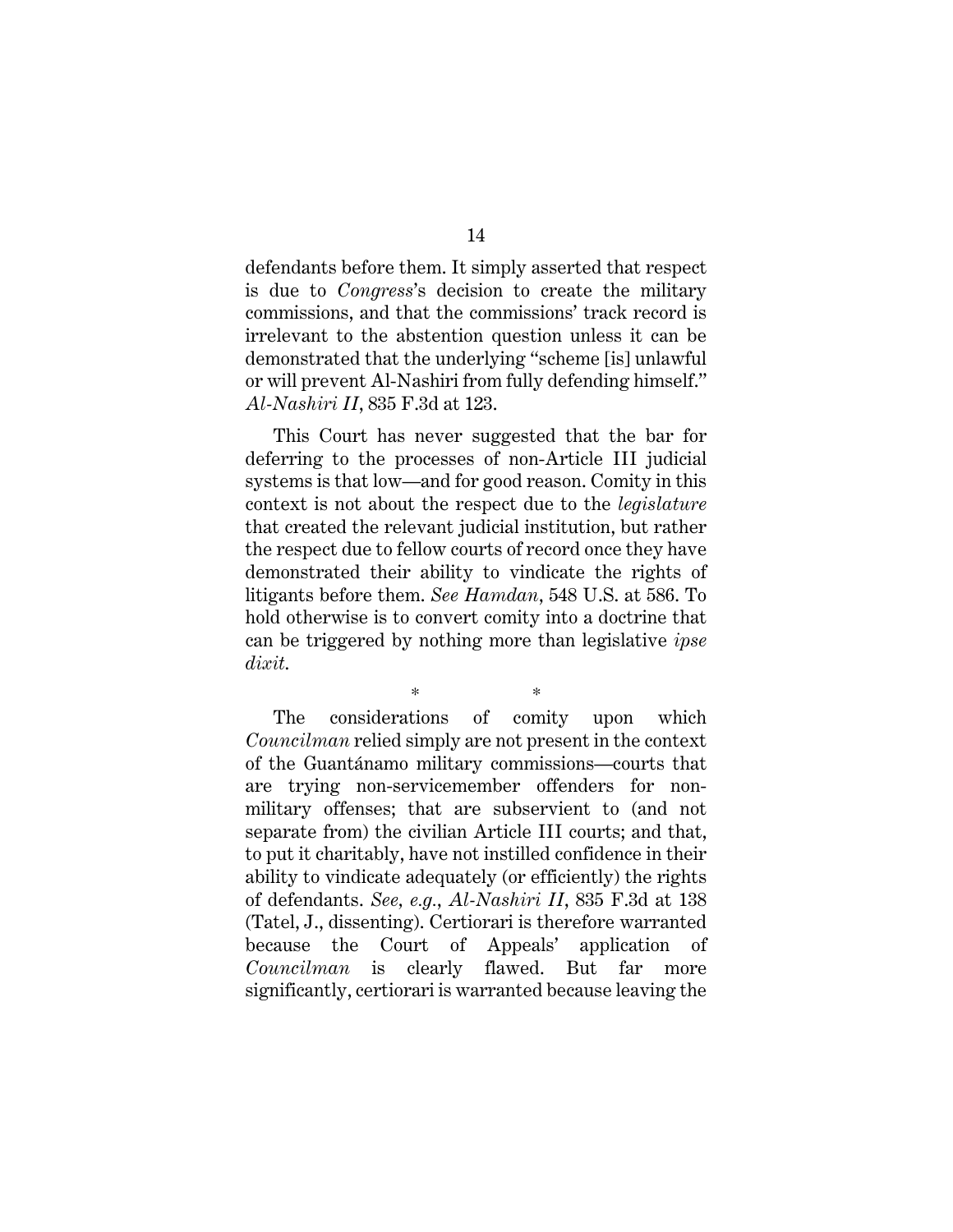Court of Appeals' analysis intact would threaten longerterm damage to broader understandings of an array of comity-based abstention doctrines, all of which are predicated on a proper understanding of when otherwise premature federal judicial intervention is appropriate.

## II. Even if it Applies, *Councilman* Abstention Recognizes an Exception for Challenges to the Military's Jurisdiction.

Even if abstention in favor of the commissions might be appropriate in the abstract, this case falls into a recognized exception to *Councilman* abstention for challenges to the jurisdiction of the military tribunal. As *Councilman* itself noted, this Court has long refused to abstain from entertaining pre-trial challenges to the jurisdiction of military tribunals where the Court "did not believe that the expertise of military courts extended to the consideration of constitutional claims of the type presented," and where "it appeared especially unfair to require exhaustion of military remedies when the complainants raised substantial arguments denying the right of the military to try them at all." *Noyd*, 395 U.S. at 696 n.8; *see also New*, 129 F.3d at 644 ("[A] person need not exhaust remedies in a military tribunal if the military court has no jurisdiction over him."). *See generally Councilman*, 420 U.S. at 758–60 (discussing the exception).

Here, there can be little question that Petitioner raises a "substantial argument[] denying the right of the military to try [him] at all," one that, if true, would mean that "the military court has no jurisdiction over him." After all, the gravamen of his complaint is that the charges against him arose out of conduct that is not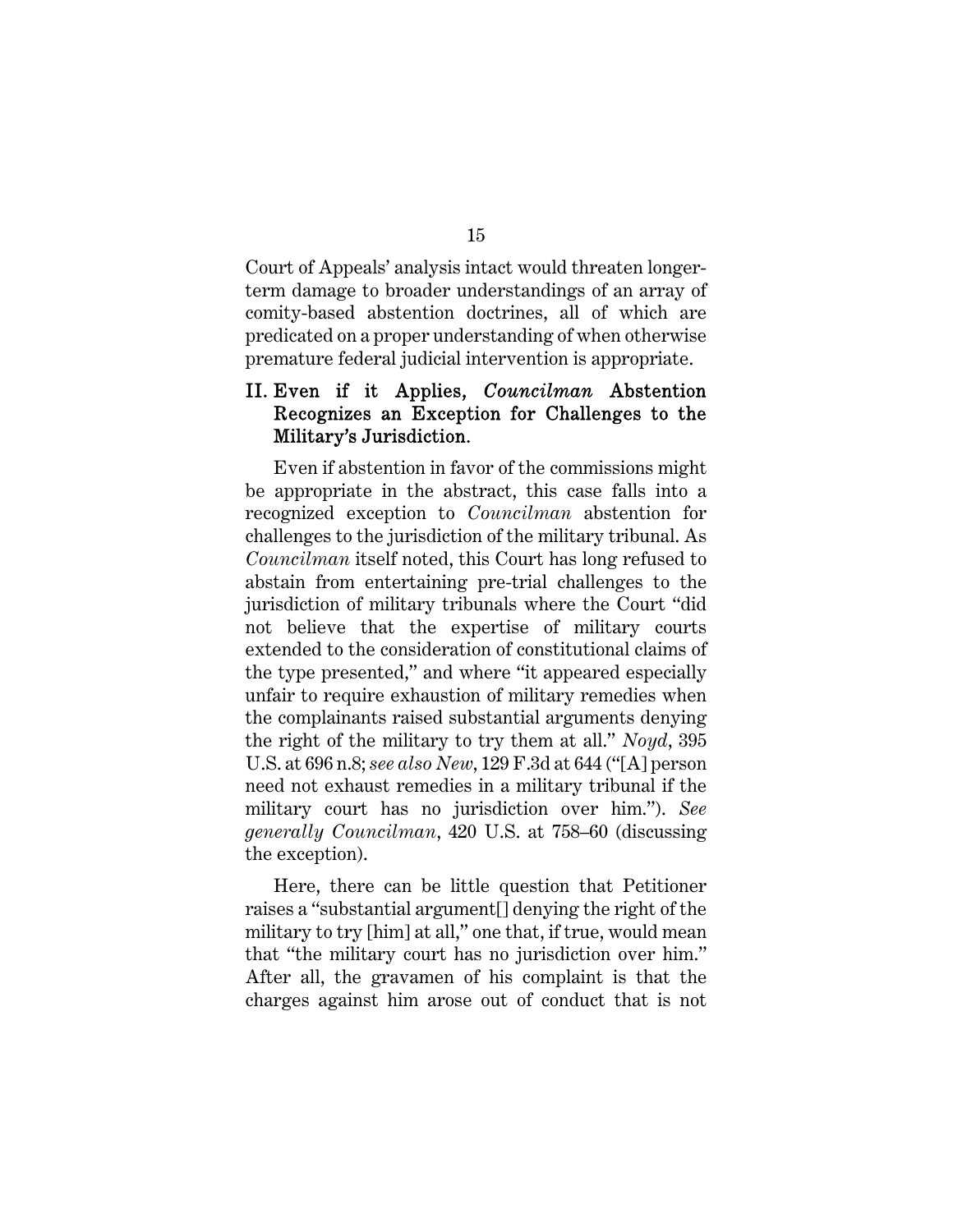triable by the MCA, which provides that "[a]n offense specified in this subchapter is triable by military commission under this chapter only if the offense is committed in the context of and associated with hostilities." 10 U.S.C. § 950p(c); *see also id*. § 948a(9) (defining "hostilities" as "any conflict subject to the laws of war"). $6$ 

Whether or not Petitioner is correct that the charged offenses all arose out of conduct that took place outside of "any conflict subject to the laws of war" (on which *amicus* takes no view), it is certainly the case that his argument to that effect is "substantial," that it goes to the military commission's subject-matter jurisdiction, and that it would, if proven, deny the military the right to try him for such conduct at all. *See, e.g.*, *Midland Asphalt Corp. v. United States*, 489 U.S. 794, 802 (1989) (noting that a constitutional right not to be tried arises from "fundamental" defects in criminal proceedings).

Nor is it any response to conclude, as the Court of Appeals did, that the exception to abstention identified in *Noyd* is limited to circumstances in which a Petitioner is challenging his *status* as a basis for military jurisdiction, as opposed to whether the commission has

<sup>6</sup> Petitioner's challenge is principally to the statutory subjectmatter jurisdiction of the military commission. But if, contra his argument (and the statute's plain text), the MCA authorizes trials by military commission for offenses committed outside of the context of an "armed conflict," that conclusion (and Petitioner's challenge) would also raise constitutional questions, akin to those currently pending on certiorari before this Court in *Al Bahlul v. United States*, 85 U.S.L.W. 3544 (U.S. Mar. 28, 2017) (No. 16-1307), about Congress's power to depart from the laws of war.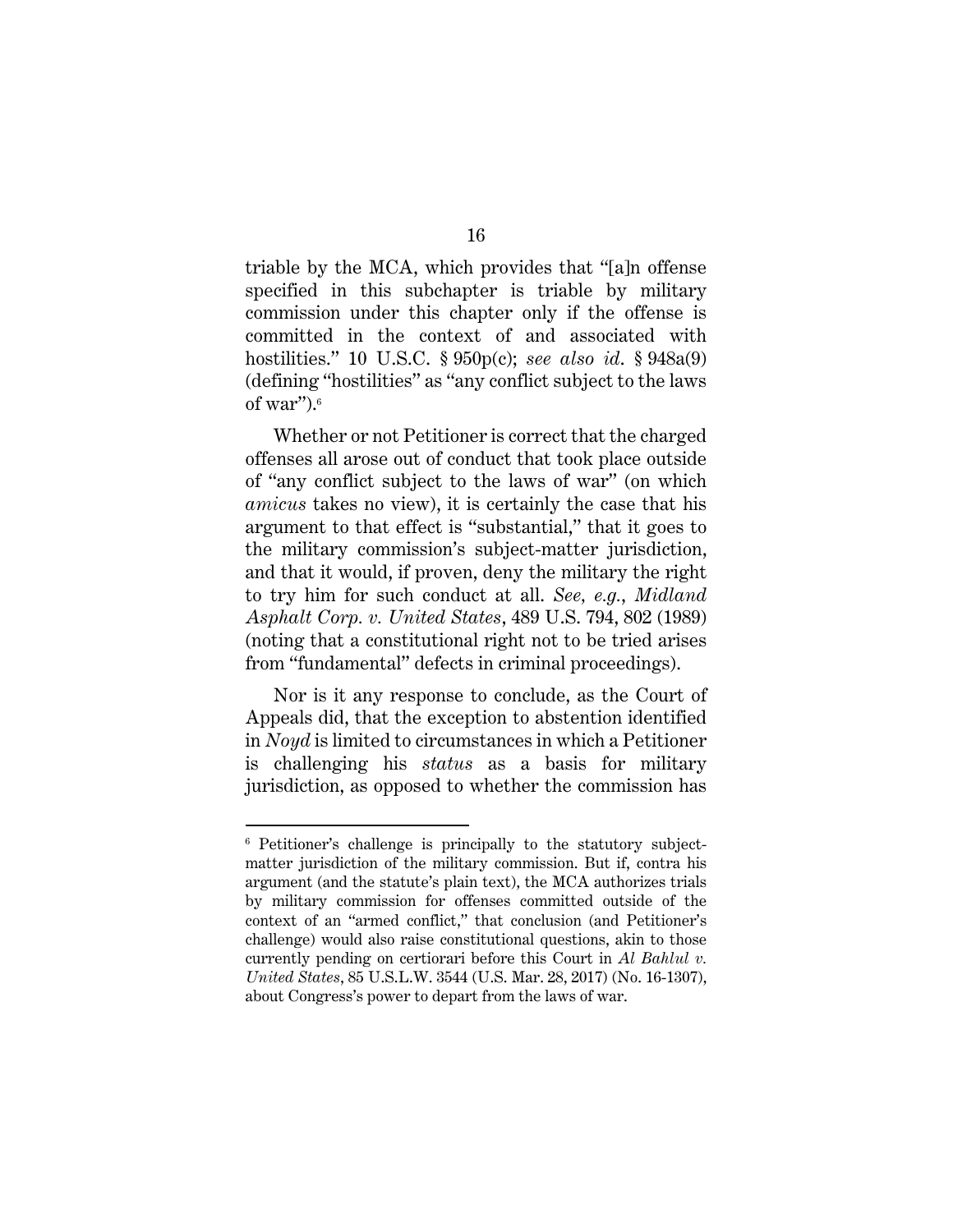subject-matter jurisdiction over the offenses with which he is charged. The abstention exception includes challenges to the subject-matter jurisdiction of military courts even in cases in which the military's jurisdiction over the offender is not in question. *See, e.g.*, *Dynes v. Hoover*, 61 U.S. (20 How.) 65, 81 (1857) ("Persons, then, belonging to the army and the navy are not subject to illegal or irresponsible courts martial. . . . In such cases, everything which may be done is void—not voidable, but void.").

*Councilman* itself proves the point: There, the Respondent sought to enjoin his pending court-martial on the ground that the charged offenses were not "service-connected," and therefore fell outside the military's constitutional subject-matter jurisdiction under *O'Callahan v. Parker*, 395 U.S. 258 (1969).7 *See Councilman*, 420 U.S. at 759–60. Although the Court held that abstention was appropriate in Respondent's case, its conclusion was specific to the nature of the service-connection test, which "turn[ed] in major part on gauging the impact of an offense on military discipline and effectiveness, on determining whether the military interest in deterring the offense is distinct from and greater than that of civilian society, and on whether the distinct military interest can be vindicated adequately in civilian courts." *Id*. at 760; *see also id*. ("These are matters of judgment that often will turn on the precise

<sup>7</sup> There will be few such challenges to contemporary courts-martial, since this Court overruled *O'Callahan* in *Solorio v. United States*, 483 U.S. 435 (1987), and held that servicemembers may constitutionally be subjected to military jurisdiction for any offense committed while part of the armed forces.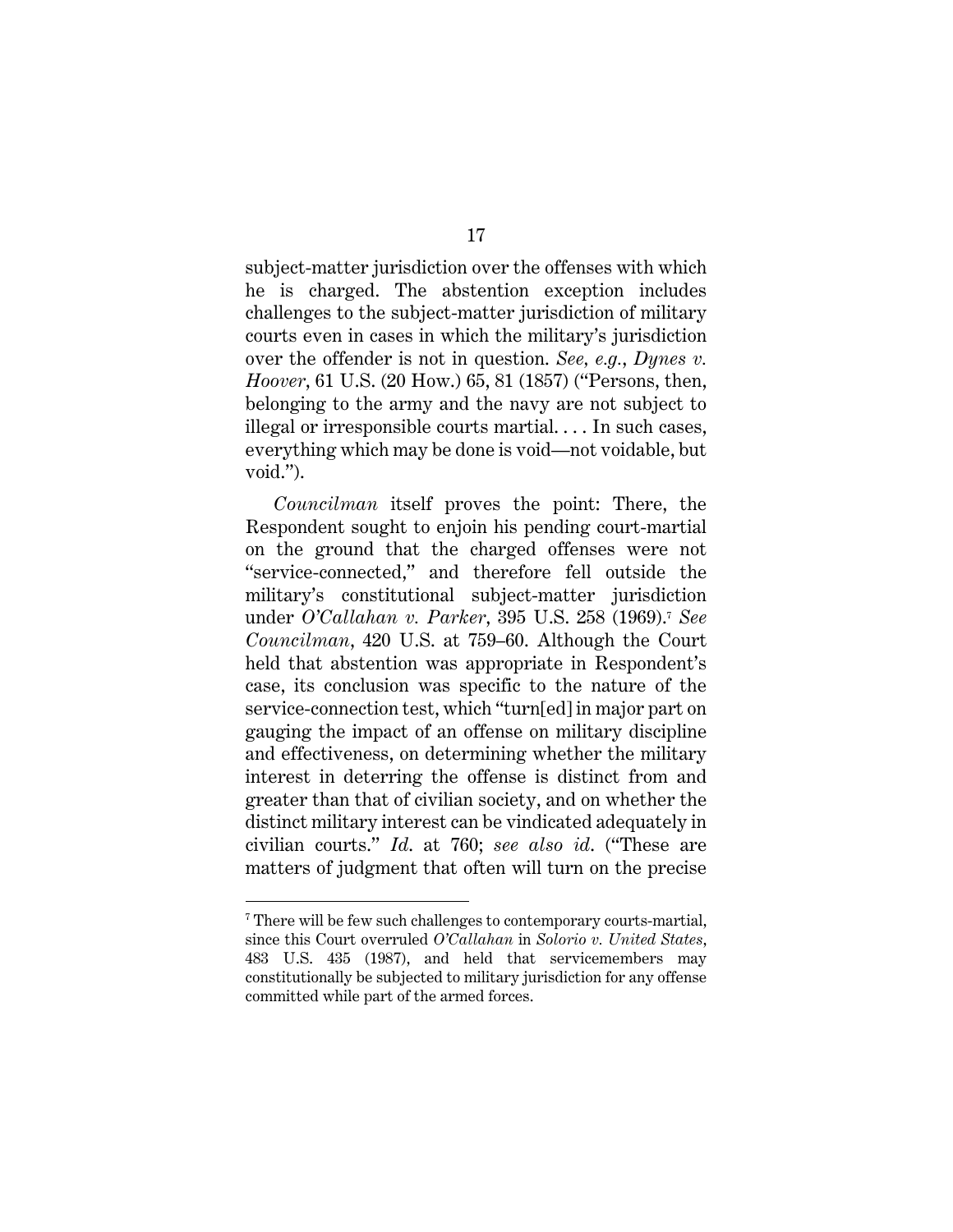set of facts in which the offense has occurred. More importantly, they are matters as to which the expertise of military courts is singularly relevant, and their judgments indispensable to inform any eventual review in Art. III courts." (citation omitted)). If challenges to the subject-matter jurisdiction of a military court were more generally subject to abstention, there would have been no need for the Court to explain why abstention was especially appropriate there.

Even if challenges to the subject-matter jurisdiction of a court-martial were, contra *Councilman*, generally subject to abstention, similar challenges to military commissions present materially distinct considerations. As both the Court of Appeals and this Court explained in *Hamdan*, an array of Supreme Court decisions, especially *Ex parte Quirin*, 317 U.S. 1 (1942), provide "compelling historical precedent for the power of civilian courts to entertain challenges that seek to interrupt the processes of military commissions." *Hamdan*, 415 F.3d at 36; *see also Hamdan*, 548 U.S. at 588 ("[T]his Court's decision in *Quirin* is the most relevant precedent."). Although the government prevailed on the merits in *Quirin*, this Court saw no reason to wait for the military commission to finish their work, given that the petitioners challenged whether "the military tribunals have lawful authority to hear, decide and condemn." *In re Yamashita*, 327 U.S. 1, 8 (1946) (discussing *Quirin*); *see also Hamdan*, 548 U.S. at 588–89 (explaining how *Quirin* militates against abstention).

To be sure, most of the exemplar cases cited by the *Councilman* Court in support of the exception to abstention for jurisdictional challenges to military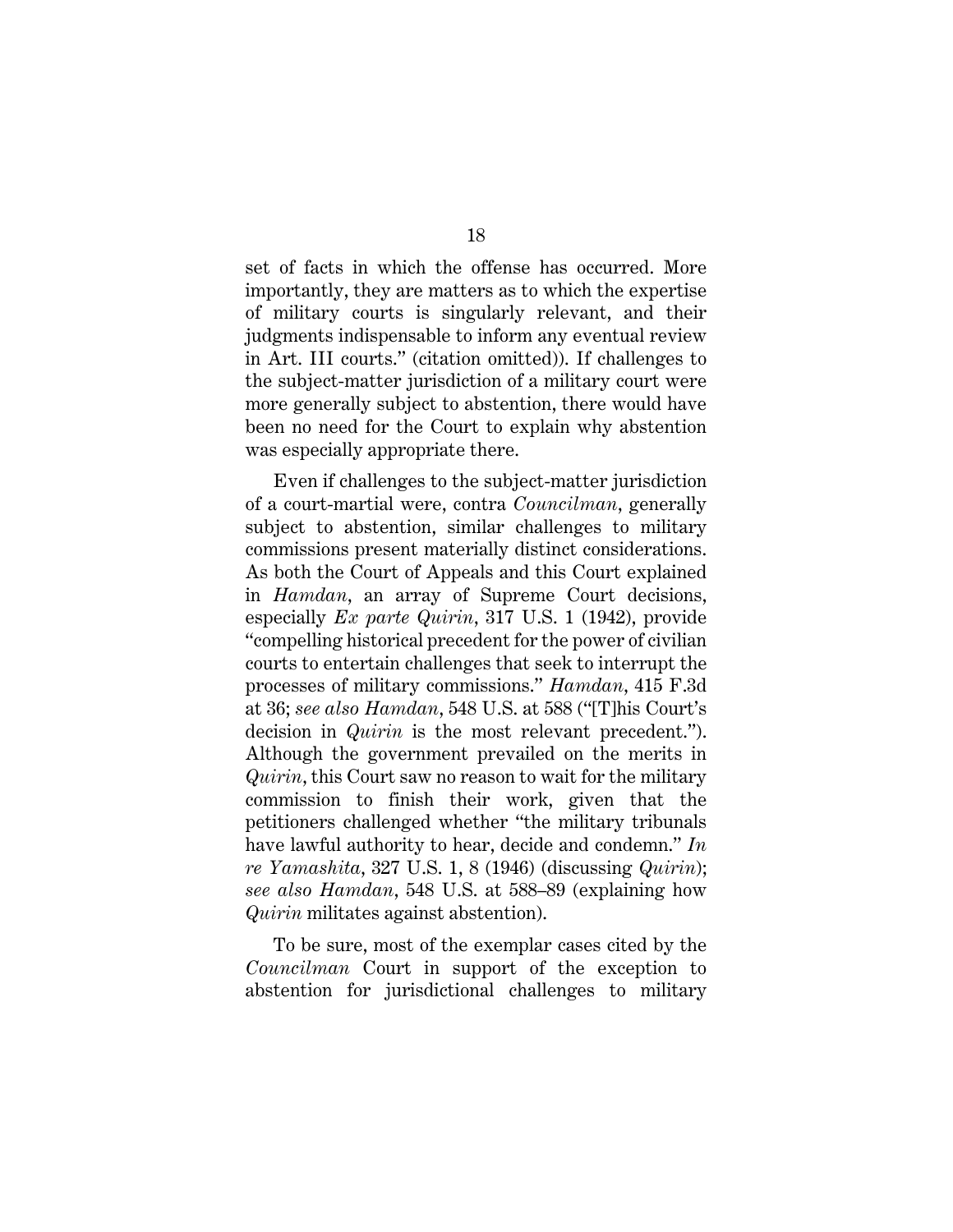tribunals *did* involve suits by civilians seeking to challenge Congress's constitutional authority to subject them to trial by court-martial, regardless of their offense. *See, e.g.*, *McElroy v. United States ex rel. Guagliardo*, 361 U.S. 281 (1960); *Reid v. Covert*, 354 U.S. 1 (1957); *United States ex rel. Toth v. Quarles*, 350 U.S. 11 (1955); *see also Councilman*, 420 U.S. at 759 ("The constitutional question presented turned on the status of the persons as to whom the military asserted its power.").

But as *Councilman* itself suggests, nothing in any of those decisions suggests that different considerations would apply when a military defendant seeks to challenge the military's authority to try the charged *offenses*. In both cases, the claim is that the military lacks lawful authority to try the case at hand—and so any resulting proceedings are not just voidable, but void. *See, e.g.*, *Dynes*, 61 U.S. (20 How.) at 81; *see also Councilman*, 420 U.S. at 748 & n.18; *cf. Parisi v. Davidson*, 405 U.S. 34, 41 (1972) ("Under accepted principles of comity, the court should stay its hand only if the relief the petitioner seeks . . . would also be available to him *with reasonable promptness and certainty* through the machinery of the military judicial system ...." (emphasis added)).

The same logic explains why *Councilman* does not apply to a claim by a servicemember (who is otherwise subject to military jurisdiction) that his impending trial by court-martial would violate the Fifth Amendment's Double Jeopardy Clause. *See, e.g.*, *Watada v. Head*, 530 F. Supp. 2d 1136, 1147–49 (W.D. Wash. 2007) (citing *Abney v. United States*, 431 U.S. 651, 659 (1977)). So too,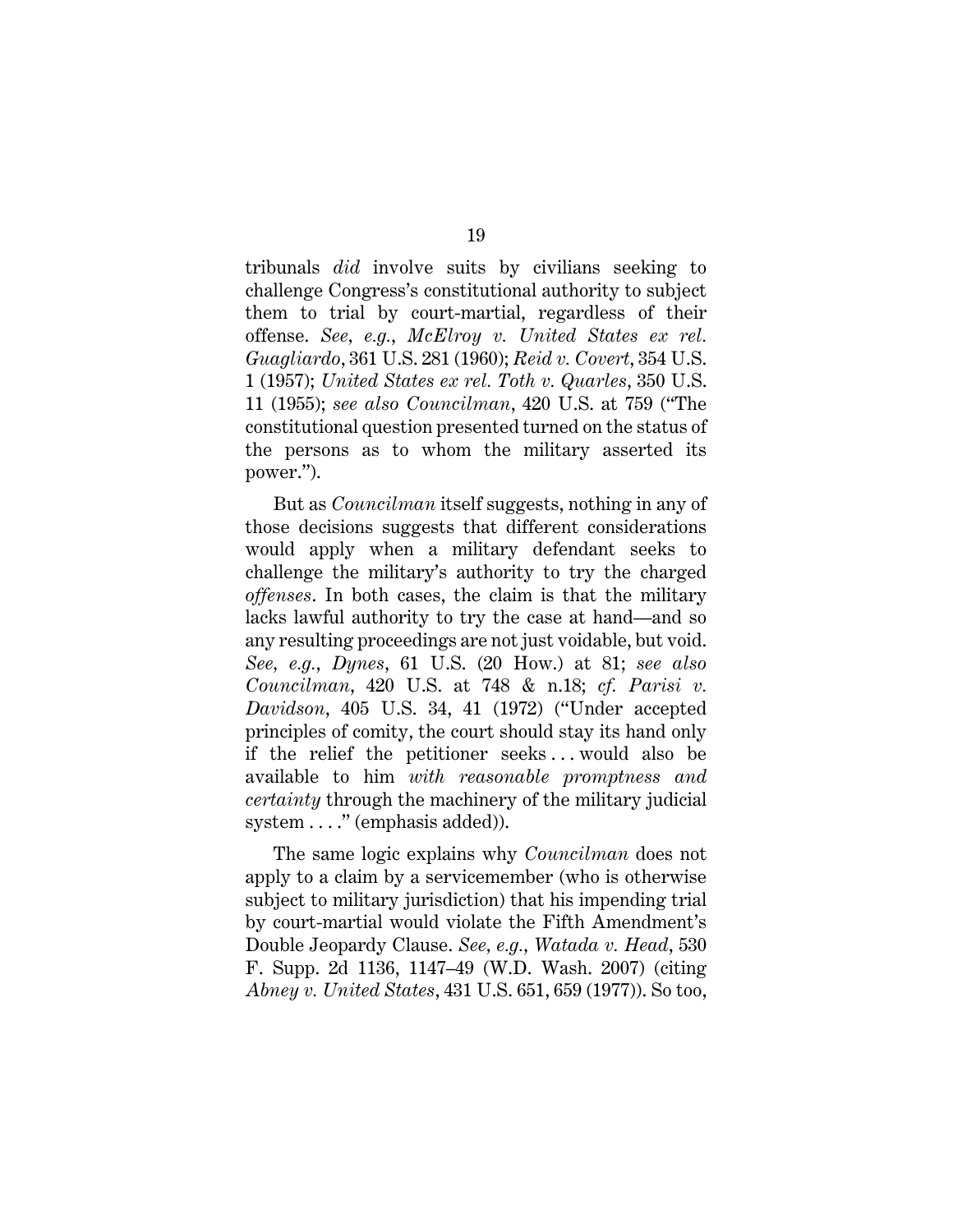here, where "allowing the [military trial] to go forward would not aid the military in developing the facts, applying the law, or correcting their own errors." *Id*. at 1147–48.

\* \*

All of the above explains why no Supreme Court decision has ever required abstention in the face of such a jurisdictional challenge to a military commission prosecution. By demanding that result here, the Court of Appeals not only misunderstood and misapplied this understanding, but it created a new precedent under which Article III courts should abstain from *all* pre-trial challenges to the subject-matter jurisdiction of all military courts. The importance of such a holding obviously goes well beyond this case—and warrants this Court's attention.

## III. The Court of Appeals' Unjustified Expansion of *Councilman* Warrants Certiorari—and Reversal.

The Court of Appeals' analytically unsustainable expansion of *Councilman* abstention also makes little practical sense in this context—where, if left intact, it will likely only delay (for many years) the inevitable, *i.e.*, Article III consideration of the merits of Petitioner's jurisdictional objections. *See Al-Nashiri II*, 835 F.3d at 139 (Tatel, J., dissenting) ("The notion that federal courts should delay exercising their habeas jurisdiction out of respect for a system of rarely used and temporary tribunals strikes me as rather odd."); *see also PHH Corp. v. Consumer Fin. Prot. Bureau*, 839 F.3d 1, 9 n.1 (D.C. Cir. 2016) ("It can be irresponsible for a court to unduly delay ruling on such a fundamental and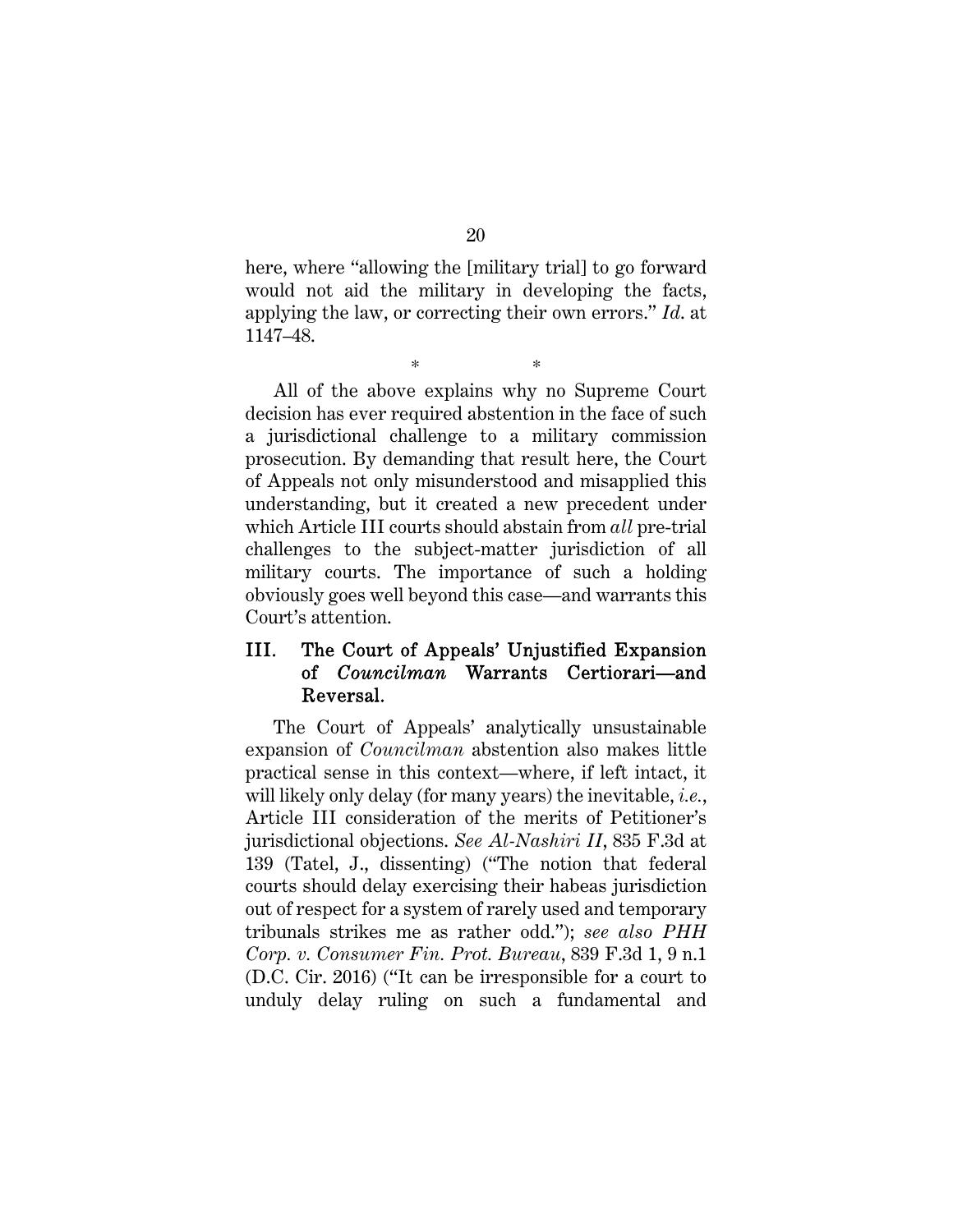ultimately unavoidable structural challenge, given the systemic ramifications of such an issue.") (rehearing en banc granted, order vacated Feb 16, 2017).

The potential costs of failing to resolve Petitioner's challenge at this stage are immense. If undisturbed, the Court of Appeals' decision will mean that Petitioner will face a (potentially *ultra vires*) capital trial, and the government, the defense, and the commissions will expend substantial resources on the pre-trial and trialrelated proceedings, all while a cloud of jurisdictional uncertainty looms over the litigation. That specter, in its own right, would be enough to militate in favor of granting certiorari here, especially given the projection that such an appeal would not return to the Article III courts until at least 2024—22 years after Petitioner's initial capture by the United States. *See Al-Nashiri II*, 835 F.3d at 134.

Leaving the decision below intact will also have ramifications transcending the military commissions. Most obviously, as Part II explained, the expansion of *Councilman* will make it more difficult to raise pre-trial jurisdictional challenges in the court-martial system, where, for example, it is still unclear whether capital offenses must be service-connected, *see Loving v. United States*, 517 U.S. 748, 774 (1996) (Stevens, J., concurring); *United States v. Gray*, 51 M.J. 1, 11 (C.A.A.F. 1999), or for which offenses private military contractors may lawfully be tried under Article 2(a)(10) of the UCMJ, 10 U.S.C. § 802(a)(10). *See United States v. Ali*, 71 M.J. 256 (C.A.A.F. 2012). On the D.C. Circuit's view, those claims, too, no matter how serious (or even meritorious) could be raised only on a post-conviction appeal.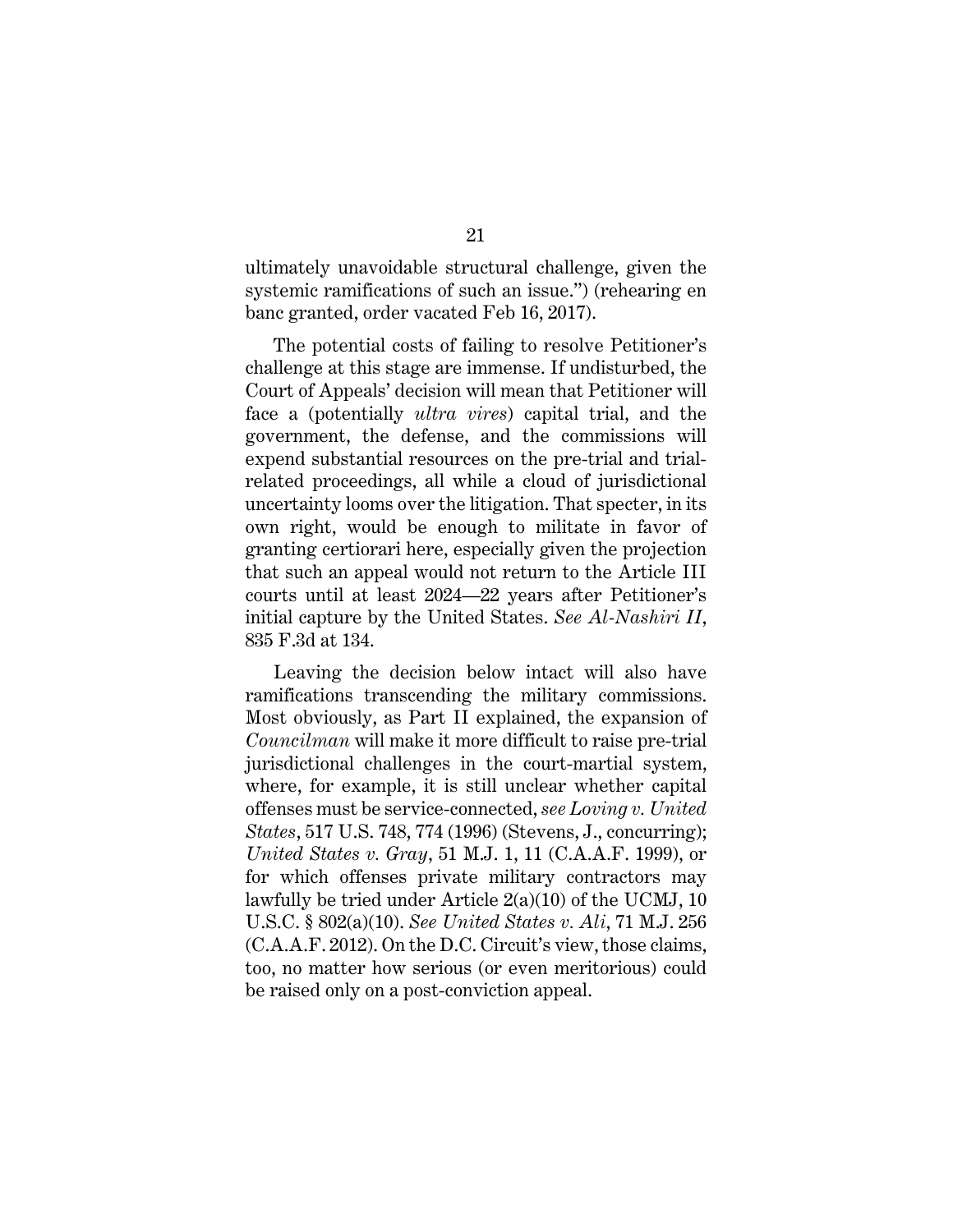But as the Court of Appeals' own analysis in this case suggests, the proper understanding of a "right not to be tried" has implications far beyond pre-trial collateral attacks on military jurisdiction. Among other things, it is at the core of the collateral order doctrine under 28 U.S.C. § 1291, which recognizes that certain interlocutory trial-court rulings (such as the denial of an immunity defense) are effectively "final" for their own purposes (even if the litigation is continuing), and so should be subject to immediate, interlocutory appeal. *See, e.g.*, *Midland Asphalt*, 489 U.S. at 801–02; *see also Mohawk Indus. v. Carpenter*, 558 U.S. 100, 106–07 (2009). Claims that implicate a defendant's "right not to be tried" typically fall within the collateral order doctrine, in both civil and criminal litigation. *See Digital Equip. Corp. v. Desktop Direct, Inc.*, 511 U.S. 863, 880 n.8 (1994) (explaining the relationship between the collateral order doctrine and a "right not to be tried," and noting that the relationship "operates '[s]imilarly' in civil cases").

If the Court of Appeals is correct, some "jurisdictional" challenges (such as whether a defendant's status renders him beyond the jurisdiction of a non-Article III military court) implicate a right not to be tried to a greater degree than others (such as whether a non-Article III military court lacks subjectmatter jurisdiction over the charged offense). *See Al-Nashiri II*, 835 F.3d at 134. As Justice Scalia explained in *Midland Asphalt*, "[o]ne must be careful. . . not to play word games with the concept of a 'right not to be tried,'" 489 U.S. at 801, largely because of the doctrinal headaches such hair-splitting could produce. Given these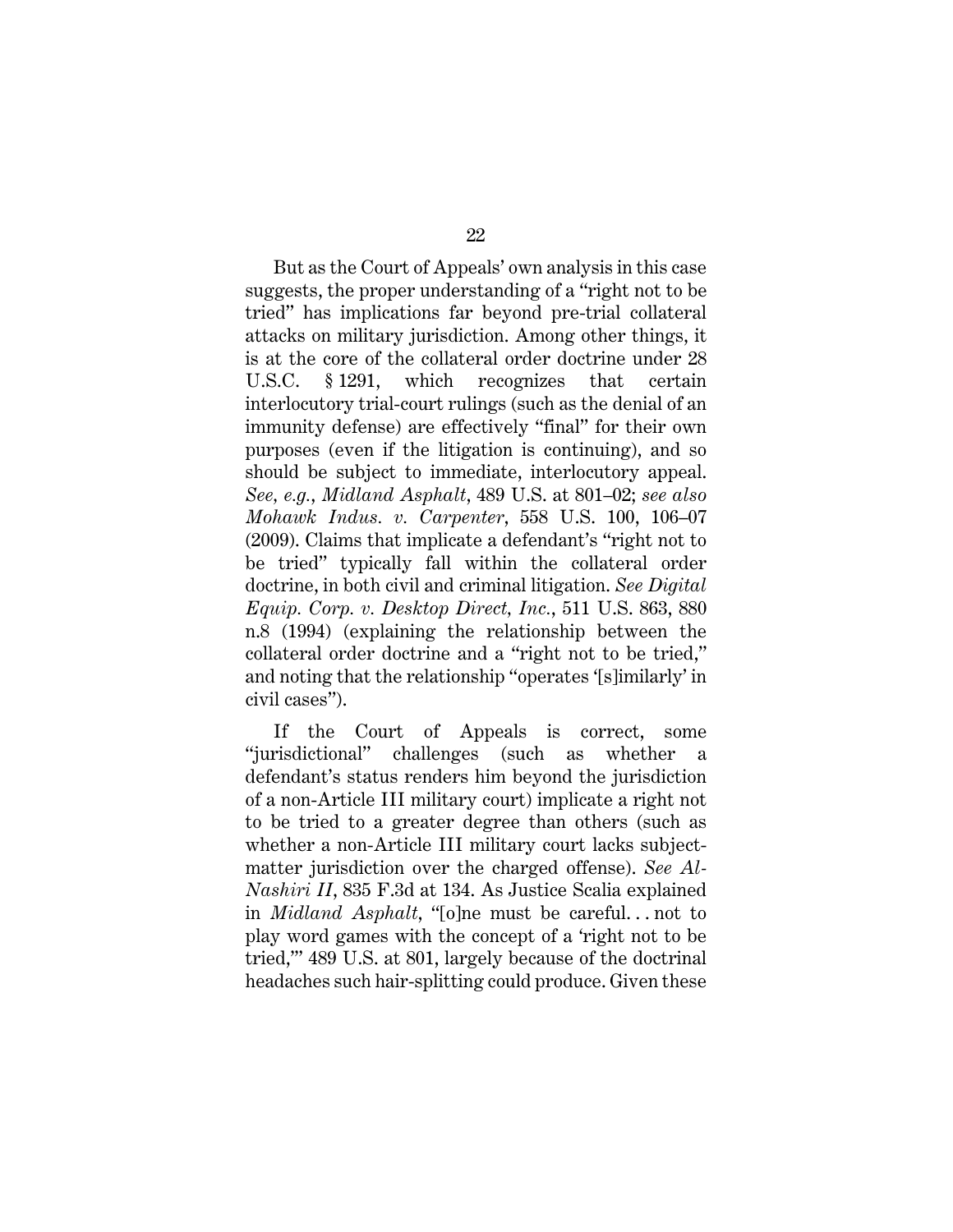considerations, it is not difficult to see how the novel and artificial distinction created by the Court of Appeals in this case could cause mischief in cases geographically and substantively far removed from Guantánamo.

\* \*

This last point is why this Court's intervention at this stage is so vital. Unlike in *Al Bahlul*, the substantive question about the assertion of military commission jurisdiction in this case may only directly affect one defendant. But the Court of Appeals' unwarranted expansion of *Councilman* abstention will have far greater repercussions both within and without the unique context of military commissions—and, indeed, would also preclude this Court from resolving the major constitutional questions presented in *Al Bahlul* in any *other* case until another defendant is convicted for a post-MCA offense that is not a violation of the international laws of war.

Thus, although *amicus* is of the view that the Court of Appeals erred in abstaining from reaching the merits of Petitioner's challenge, we respectfully submit that, if this Court nevertheless agrees with the Court of Appeals' novel and potentially radical shift in abstention doctrine, it ought to grant certiorari and say so.

23